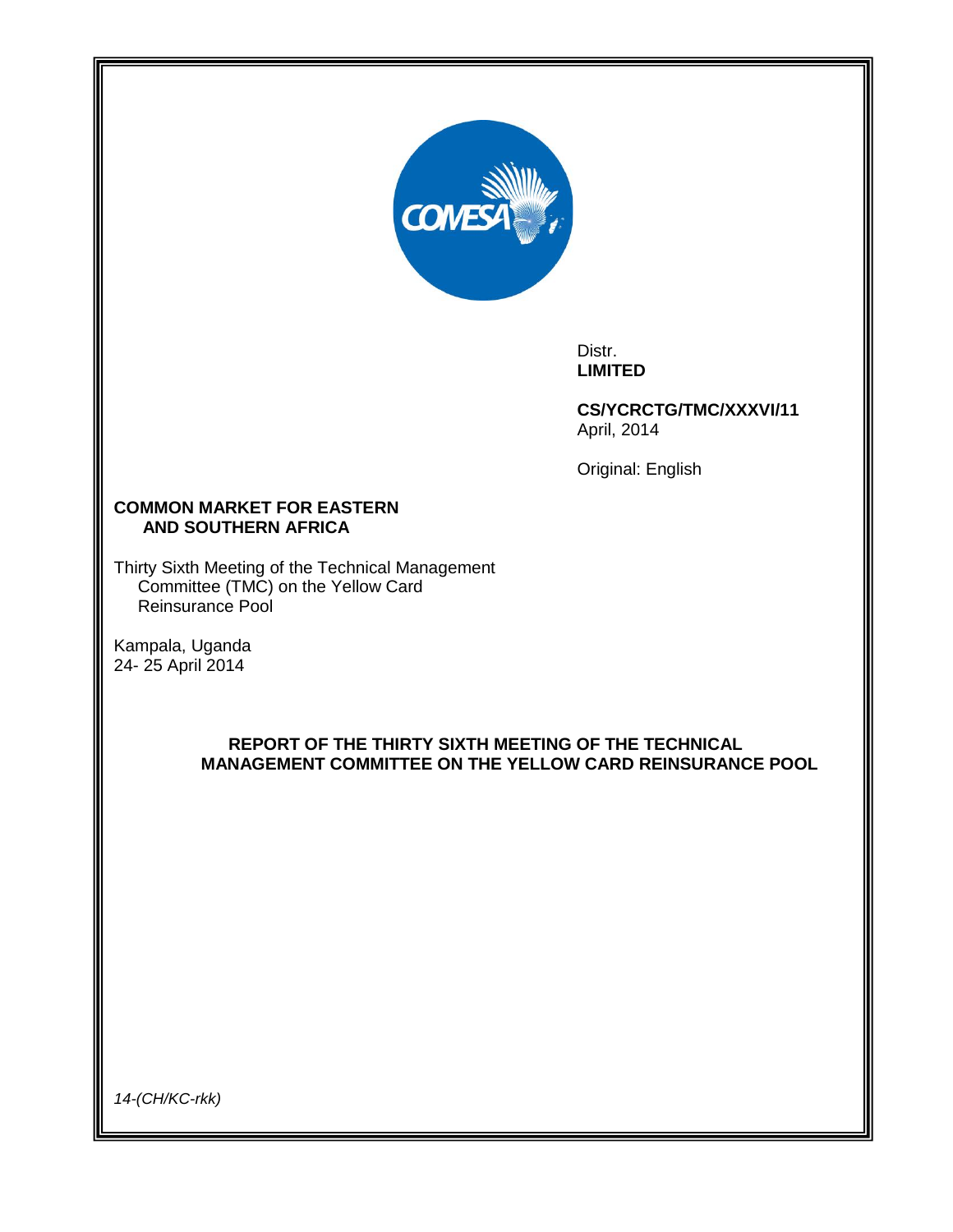## **A. INTRODUCTION**

1. The Thirty Sixth Meeting of the Technical Management Committee (TMC) of the Yellow Card Reinsurance Pool was held in Kampala, Uganda from the  $24<sup>th</sup>$  to  $25<sup>th</sup>$  of April 2014, at the Imperial Royale Hotel.

## **B. ATTENDANCE, OPENING OF THE MEETING, ADOPTION OF THE AGENDA AND ORGANISATION OF WORK**

### **Attendance**

2. Members of the Technical Management Committee (TMC) from Burundi, Djibouti, Kenya, Uganda, and Zimbabwe attended the meeting. DR Congo attended as an observer. The Pool Manager: PTA Reinsurance Company (ZEP-Re) and the COMESA Secretariat also attended the meeting as ex-officio members. The list of participants is attached to this report as Annex I.

### **Opening of the Meeting** *(Agenda Item 1)*

3. The meeting was officially opened by Mr. George Steven Okotha, the Director of Operations of Insurance Regulatory Authority of Uganda (IRA) representing the CEO. In his opening remarks, he welcomed delegates to Uganda and specifically Kampala and urged them to find time and visit the sceneries in Kampala.

4. Mr. Okotha emphasised the importance that the Yellow Card plays in enhancing facilitation of trade and transport for the promotion of economic development among Member States in the region and reiterated Uganda's goodwill and commitment to COMESA Programmes and the Yellow Card Scheme in particular. He further applauded the efforts made by the COMESA Secretariat and Member Bureaux in ensuring the success of the Yellow Card Scheme. However, he emphasised on the need to find lasting solutions to address the challenges the Scheme was facing among others, issuance of forged Yellow Cards, delays in reimbursement of claims, low limits of third party compensation and fraudulent claims.

5. Finally, the Guest of Honour thanked the COMESA Secretariat for organizing the  $36<sup>m</sup>$ TMC Meeting and thanked the NIC, National Bureaux of Uganda for hosting the Meeting and wished the delegates fruitful deliberations.

6. Earlier, Mr. Debebe Tamene, Senior Insurance Expert of the Yellow Card Scheme at the COMESA Secretariat also made a statement on behalf of the Secretary General of COMESA. He welcomed the Committee members to the Thirty Sixth Meeting of the Technical Management Committee (TMC) of the Yellow Card Reinsurance Pool. The Senior Insurance Expert also thanked the Guest of Honour for having found time in his busy schedule to come and open the meeting. He also thanked NIC, the National Bureau of Uganda, for hosting the TMC meeting.

7. The Secretariat informed the Meeting that the current Chairperson of the Council of Bureaux who also chairs the TMC Meetings had not attended the Meeting. In view of this, the delegates were requested to elect the Chairperson for the  $36<sup>th</sup>$  TMC Meeting in accordance with the Rules of Procedure on TMC Meetings and accordingly, Uganda as a host was elected to chair the Meeting.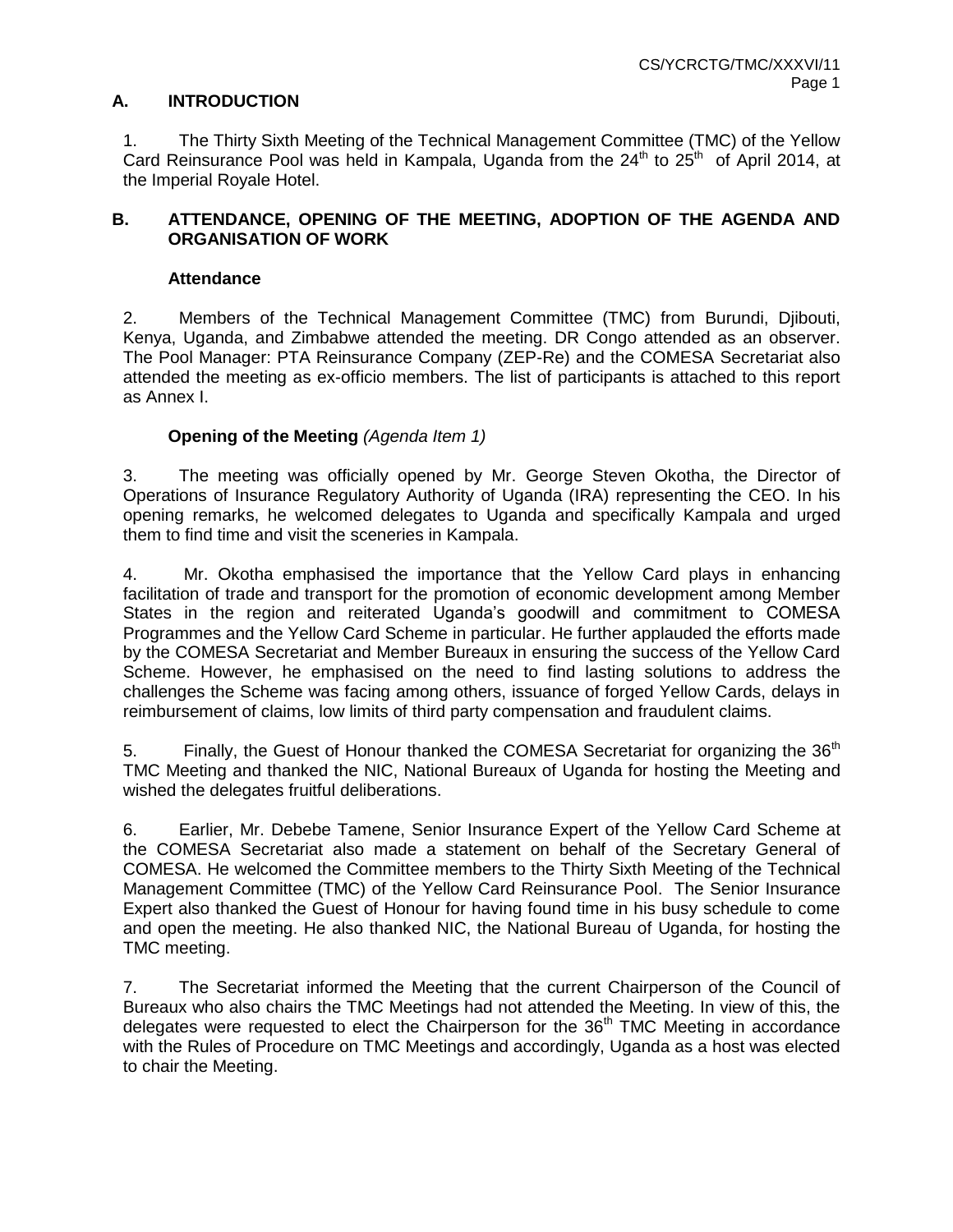## **Adoption of the Agenda and Organisation of Work** *(Agenda Item 2)*

- 8. The meeting adopted the following agenda without any amendments:
	- 1. Opening of the Meeting.
	- 2. Adoption of the Agenda and Organization of Work.
	- 3. Progress Report on the implementation of the Decisions of the Council of Bureaux and Recommendations of the Technical Management Committee.
	- 4. Draft report on the study of low limits of third party liability and other issues affecting the implementation of the Yellow Card Scheme.
	- 5. Progress Report of the Pool Managers on the Operations of the Yellow Card Reinsurance Pool.
	- 6. Pool Managers' Report and Financial Statement, year ended 31<sup>st</sup> December 2013.
	- 7. Reinsurance Pool Financial Highlights as at 31<sup>st</sup> March 2014.
	- 8. Progress report on the implementation of the Yellow Card Management Information System (YC-MIS).
	- 9. Progress Report on the implementation of the new security enhanced Yellow Card books.
	- 10. Request for Supplementary Budget for the recruitment of the YC-MIS IT Expert and short term Administrative Assistant.
	- 11. Date and Venue of the next TMC Meeting.
	- 12. Any other Business.
	- 13. Adoption of the Report and Closure of the Meeting.
- 9. The Committee adopted the following working hours:

| <b>Thursday</b>      |        | 24 <sup>th</sup> April 2014                                                                                            |
|----------------------|--------|------------------------------------------------------------------------------------------------------------------------|
| Morning<br>Afternoon | ÷<br>÷ | $09:00 - 13:00$ hours<br>$14:00 - 18:00$ hours                                                                         |
| Friday               |        | $25th$ April 2014                                                                                                      |
| Morning<br>Afternoon | ÷      | Report preparation and free morning for the delegates<br>16:30-17:00 Adoption of the Report and Closure of the Meeting |

## **ACCOUNT OF PROCEEDINGS**

### **Progress Report on the implementation of the Decisions of the Council of Bureaux and Recommendations of the Technical Management Committee** *(Agenda Item 3)*

10. The Secretariat presented document No. CS/YCRCTG/TMC/XXXVI/3: Progress Report on the Implementation of the Decisions of the Council of Bureaux and Recommendations of the Technical Management Committee. In doing so, the Secretariat provided details on the progress made since the last TMC meeting. The highlights of the report were as follows: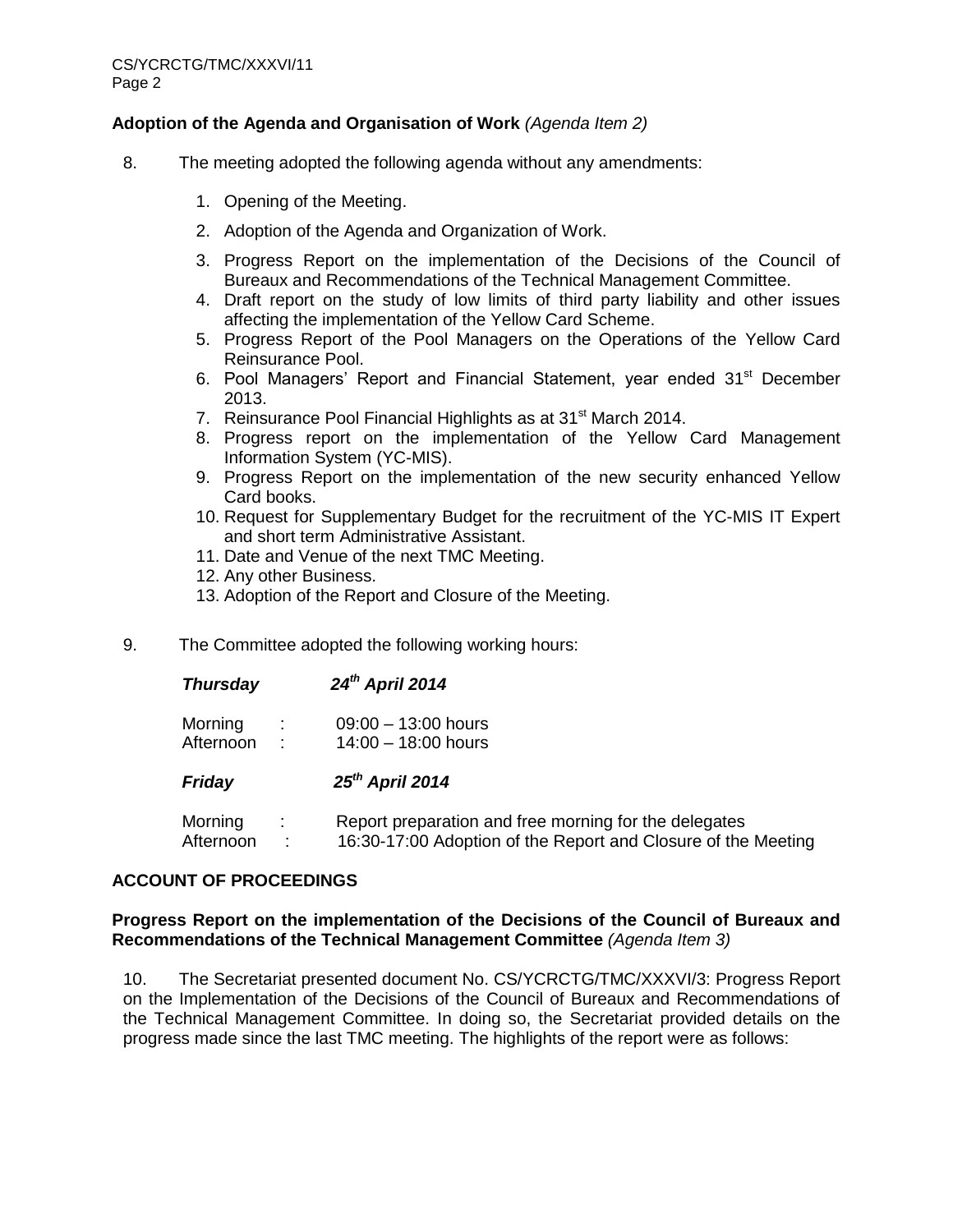### **Capacity Subscription**

11. The TMC was informed that pursuant to the decision of the Council of Bureaux that the National Bureaux of Malawi and Sudan to promptly settle their capacity subscription to the Pool, the Secretariat during its Yellow Card and RCTG mission to Malawi in November 2013 engaged the National Bureau of Malawi on issues among others the payment of Capacity Subscription and outstanding financial obligations to the Yellow Card Scheme. The TMC was further informed that after the consultative meeting, the National Bureau of Malawi assured the Secretariat that it would engage its membership and report back to the Secretariat with a proposal on the way forward.

12. Regarding payment of capacity subscription by the National Bureau of Sudan, the TMC was informed that the Secretariat had engaged the Managing Director of Shiekan Insurance & Reinsurance Company (the National Bureau of Sudan) during the 3<sup>rd</sup> Zep-Re Extra Ordinary General Assembly held in Nairobi, Kenya in March 2014 who had assured to look into the matter.

13. In the discussions that ensued, the delegate of the National Bureau of Zimbabwe expressed concern on lack of progress in the settlement of Capacity Subscription by the National Bureaux of Malawi and Sudan.

#### **Recommendations**

14. Taking into account limited progress, the TMC recommended that the Secretariat should:

- a) Continue to engage the National Bureau of Malawi at a higher level and obtain their proposal on the settlement of their Capacity Subscription;
- b) Explore the possibility of the National Bureau of Sudan to effect payment of their outstanding Capacity Subscription in Euro currency; and
- c) Provide a comprehensive report on the progress made on the settlement of Capacity Subscription to the  $37<sup>th</sup>$  TMC Meeting.

#### **Claims Issues**

15. Regarding Inter-Bureaux claims reimbursements, the TMC was informed that little progress was made as there was still a challenge of obtaining claim supporting documentations from the National Bureau of DR Congo to the following Issuing Bureaux for settlement:

- a) Zambia;
- b) Tanzania; and
- c) Zimbabwe.

16. On Pool claims and premium remittances, between the National Bureaux of Uganda and the Pool Managers, the TMC was informed that the Secretariat in conjunction with the Pool Managers conducted a reconciliation exercise in April 2014 where outstanding amounts were established and that the parties agreed to start making payments on the established outstanding amounts.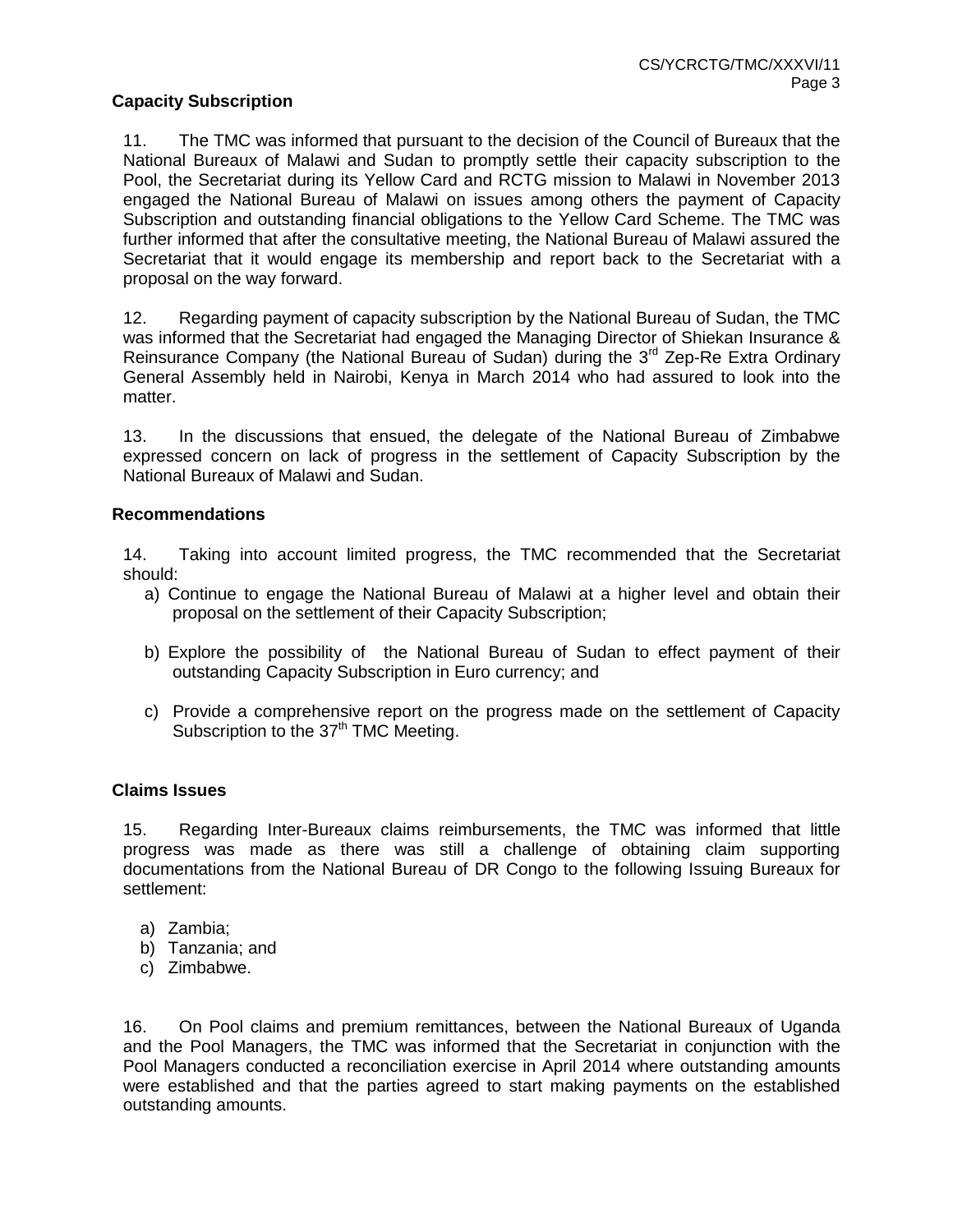- 17. In the ensuing discussion, the TMC Meeting was informed that:
	- a) The National Bureau of DR Congo had submitted the claims supporting documents to the issuing National Bureaux of Zambia and Tanzania during the  $35<sup>th</sup>$  TMC meeting held in Siavonga, Zambia in August 2013 and requested the Secretariat and the Pool Managers to intervene in the matter;
	- b) The National Bureau of Uganda requested the Pool and Secretariat to assist in the provision of supporting documents on all claims handled on their behalf by other Bureaux (Inter-Bureaux claims) to enable them authorize the Pool's clearing facility and secure reimbursement from member Primary Insurance Companies; and
	- c) The National Bureau of Zimbabwe was also awaiting claim supporting documents from the National Bureau of DR Congo in order to effect reimbursement.

- 18. Taking into account the progress made, the TMC recommended as follows:
	- a) National Bureaux should adhere to the guidelines provided in the Yellow Card Operations Manual regarding claims notifications, confirmation of validity of Yellow Cards before processing and settlement of Yellow Card claims;
	- b) National Bureaux should regularly conduct refresher training for new Coordinators and Yellow Card Administrators on the operations of the Yellow Card Scheme; and
	- c) The National Bureau of DR Congo should re-submit the claims supporting documents to the Secretariat and copy the Secretariat and the Pool Managers for intervention and facilitate prompt claims reimbursements.

## **National Stakeholders' Sensitization Workshops**

19. The TMC was informed that pursuant to the Council of Bureaux directive, the National Bureau of Malawi in conjunction with the Secretariat organized and convened a Stakeholders' Sensitization Workshop in November 2013 to among other things, sensitize the members on the introduction of the new security enhanced Yellow Card books and hold consultative meetings on the challenges of the National Bureau in the administration and operation of the Scheme and meeting its obligations.

- 20. In the discussions that ensued, the TMC was informed as follows:
	- a) The National Bureau of Zimbabwe had held a Workshop which was attended by Government representatives from the Ministry of Transport, transport operators and the Traffic Police ;
	- b) The National Bureau of Uganda in conjunction with Uganda Insurers Association (UIA) held Sensitization Workshops for Traffic Police Officers and Primary Insurance Companies and also conducted border visits to branches of Primary Insurance Companies at Busia and Malaba. The National Bureau was planning for another border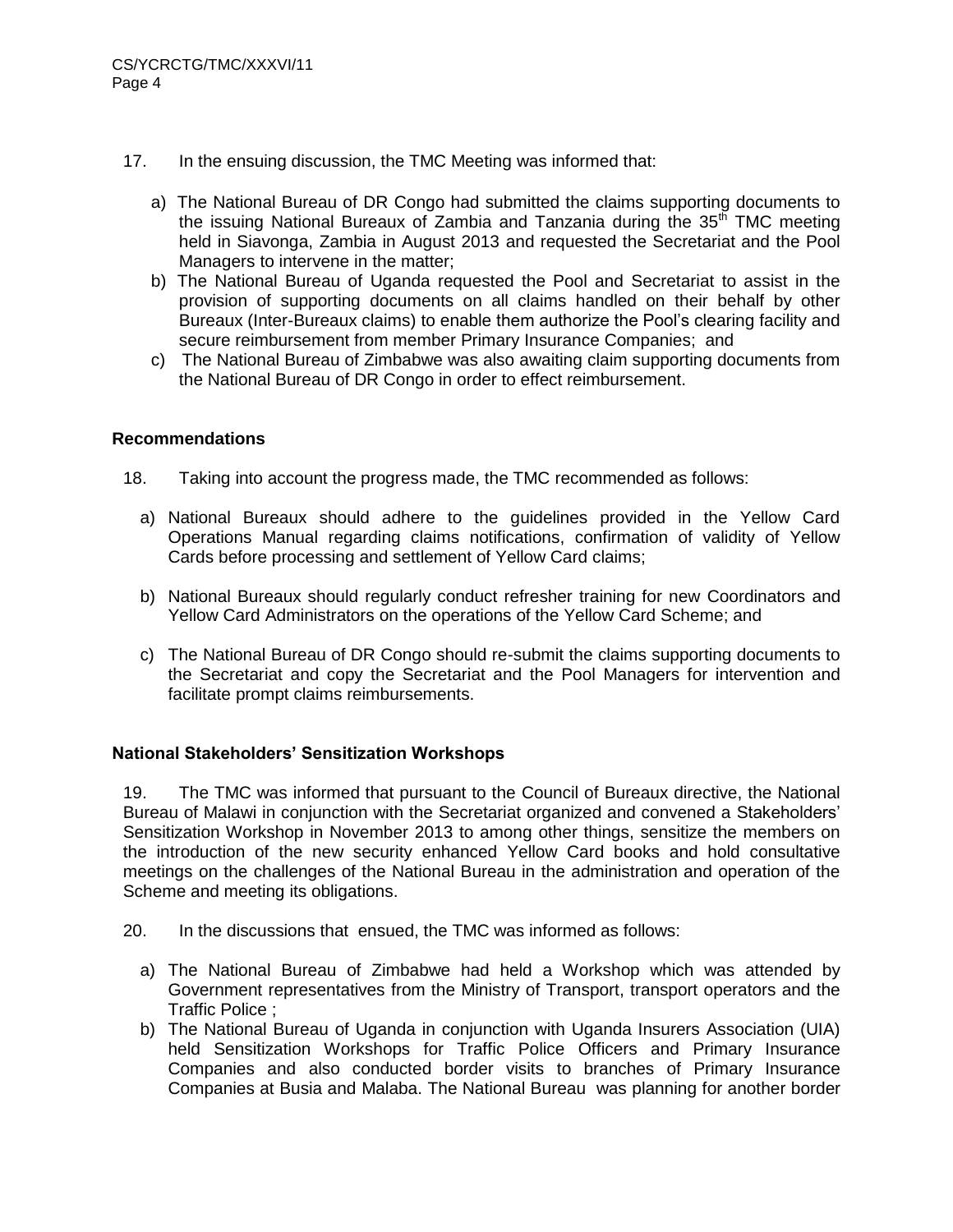visit at Katuna and had established good working relationship with the Police Command;

- c) The National Bureau of Kenya held two Workshops in 2013 which was attended among others by the Traffic Police, Transporters and member Insurance Companies and was planning for another workshop in 2014 with funding help from the Government;
- d) The National Bureau of Burundi was finding it difficult to provide clear guidance to its member Insurance Companies during Sensitization Workshops regarding the prohibition of issuance of Yellow Cards to non-resident motorists as the provisions in the Yellow Card Instruments did not explicitly provide clear guidelines. This concern was echoed by other National Bureaux who had similar experiences where their members Insurance Companies were issuing Yellow Cards to motorists from other COMESA member countries.

### **Recommendations**

- 21. In view of the above, the TMC recommended that the Secretariat should:
	- a) Send reminder letters to National Bureaux advising them to conduct National stakeholders' sensitization Workshops for Traffic Police, Customs Officials, Transporters, Clearing Agents and Insurance Brokers to popularize the operations of the Yellow Card Scheme in accordance with the decision of the Council of Bureaux;
	- b) Review the issue of provision of Yellow Card covers to non-resident motorists in consultation with the National Bureaux and come up with a proposal to address the issue; and
	- c) Review the provisions in the Yellow Card instruments on issuance of Yellow Card covers to explicitly provide guidelines with regards to issuance to non- resident motorists and/or non-COMESA visiting motorists.

### **Proposed Template for preparations of the progress report of the Pool Managers on the operations of the YC RI Pool**

22. The TMC was informed that in pursuant to the directive of the  $27<sup>th</sup>$  Meeting of the Council of Bureaux regarding formulation of a standard reporting template for the reports of the Pool Managers, the Secretariat in liaison with the Pool Managers had drafted the reporting template as shown below:

a) Introduction

.

- b) Subscription capacity
- c) Premium returns and Remittance
	- i) Premium returns
	- ii) Premium booked
	- iii) Premium collected
- d) Claims
	- i) Small/ Inter-Bureaux claims (Claims less than US\$15,000)
	- ii) Large claims (Claims above US\$15,000)
	- iii) Outstanding claims
	- iv) Claims issues
	- v) Claims recovered from XL
- e) XL Treaty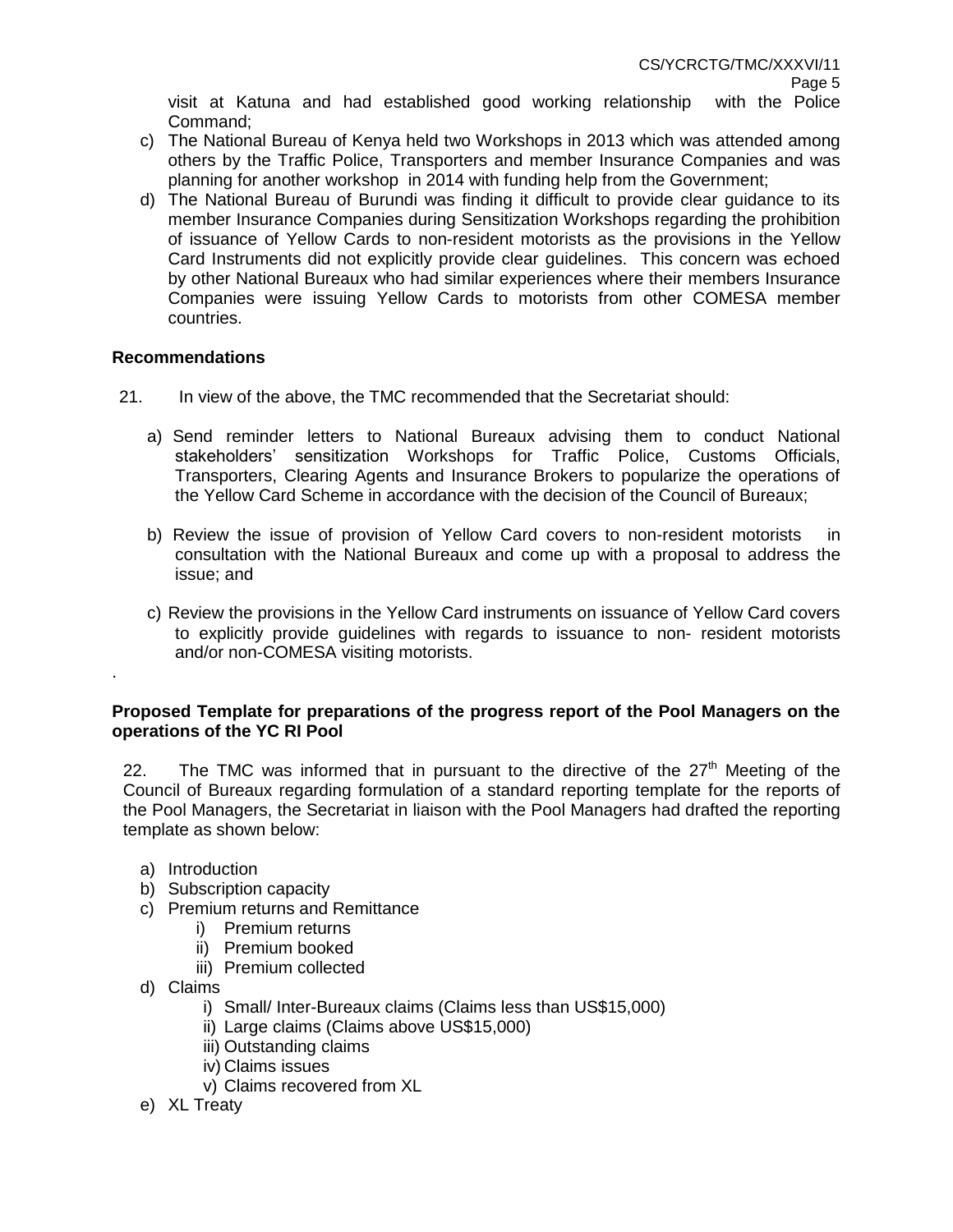f) Other issues

23. The TMC was further informed that all items indicated above should show the following:

- a) The figures for the reporting period;
- b) Compared to the figures the same period last year;
- c) Activities carried out during the period on the subject item;
- d) Challenges identified; and
- e) Recommendations to resolve the issues identified.

### **Recommendation**

24. The TMC considered the proposed Template for preparations of the progress report of the Pool Managers on the operations of the Yellow Card Reinsurance Pool and recommended it to the  $28<sup>th</sup>$  Meeting of the Council of Bureaux for adoption.

#### **Administrative Matters**

### **i) Senior Insurance Expert**

25. The TMC was informed that in pursuant to the decision of the  $27<sup>th</sup>$  Meeting Council of Bureaux, the position of Senior Insurance Expert (P4) has been filled up as Mr. Tamene K. Debebe accepted the offer and that he has since assumed his duties effective 8th February 2014 on an initial three years contract.

## ii) **Administrative Assistant**

26. The TMC was informed that, in view of the prolonged sickness of Mrs. Brenda Chizyuka, the Administrative Assistant for the Yellow Card Office, the Secretary General of COMESA approved the request made by her to work from home until 31 $^{\text{st}}$  July 2014 to enable her fully recuperate.

27. In the discussion that ensued, the TMC Meeting expressed concern on the prolonged absence off duty by the Administrative Assistant due to the illness and requested to be highlighted on the provisions of the staff rules and regulation of the COMESA Secretariat.

## **Budget Contributions**

28. The TMC was informed that seven (7) National Bureaux namely; Burundi, Tanzania, Uganda, Zambia, Zimbabwe, Ethiopia, Kenya had fully paid their budget contributions while the National Bureau of DR Congo had made a partial payment towards its budget contribution arrears. The TMC was also informed that the National Bureaux of Djibouti, Sudan, Malawi and Rwanda had not made any payment despite sending them several reminders.

29. The TMC was also informed that out of the US\$ 477, 576 budgeted annual income for the Yellow Card Council of Bureaux for the period 2013/2014, US\$315,581 had been collected from the above named eight (8) National Bureaux and a total of US\$645,040 including arrears was still outstanding on account of five National Bureaux, namely; Djibouti, DR Congo, Rwanda, Sudan and Malawi. Details are shown in the table below: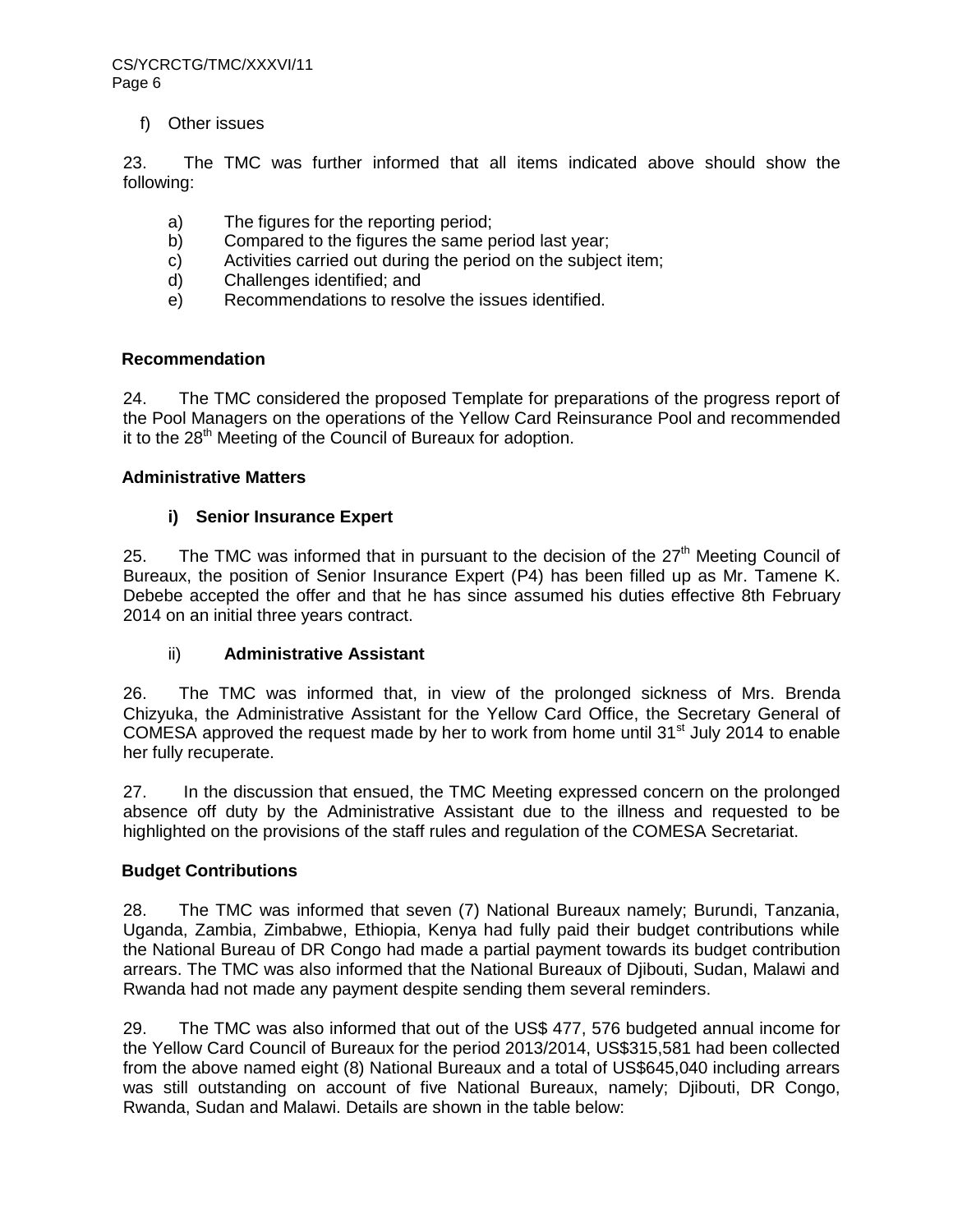| <b>National Bureau</b> | 2013/2014<br><b>Budget</b><br>contribution<br>(US\$) | B/F<br><b>Budget</b><br>contribution<br>arrears<br>over<br>payment (US\$) | Payment as at<br>15 <sup>th</sup> April, 2014<br>(US\$) | <b>Total</b><br>outstanding<br>budget<br>contributions<br>(US\$) |
|------------------------|------------------------------------------------------|---------------------------------------------------------------------------|---------------------------------------------------------|------------------------------------------------------------------|
| <b>Burundi</b>         | 39,798.00                                            |                                                                           | 39,798.00                                               |                                                                  |
| Djibouti               | 39,798.00                                            |                                                                           |                                                         | 39,798.00                                                        |
| DR Congo               | 39,798.00                                            | 50,613.33                                                                 | 36,995.00                                               | 53,416.33                                                        |
| Eritrea                | Exempt                                               |                                                                           | Exempt                                                  |                                                                  |
| Ethiopia               | 39,798.00                                            |                                                                           | 39,798.00                                               |                                                                  |
| Kenya                  | 39,798.00                                            |                                                                           | 39,798.00                                               |                                                                  |
| Malawi                 | 39,798.00                                            | 241,639.00                                                                |                                                         | 281,437.00                                                       |
| Rwanda                 | 39,798.00                                            |                                                                           |                                                         | 39,798.00                                                        |
| Sudan                  | 39,798.00                                            | 190,793.00                                                                |                                                         | 230,591.00                                                       |
| Tanzania               | 39,798.00                                            |                                                                           | 39,798.00                                               |                                                                  |
| Uganda                 | 39,798.00                                            |                                                                           | 39,798.00                                               |                                                                  |
| Zambia                 | 39,798.00                                            |                                                                           | 39,798.00                                               |                                                                  |
| Zimbabwe               | 39,798.00                                            |                                                                           | 39,798.00                                               |                                                                  |
|                        | 477,576.00                                           | 482,845.33                                                                | 315,581.00                                              | 645,040.33                                                       |

**Table 1: Statement for budget contributions as at 15th April, 2014**

- 30. In the ensuing discussions, the TMC was further informed as follows:
	- a) The National Bureau of Rwanda was committed to settle its budget contribution and had promised to settle at the earliest possible time;
	- b) The representative of the National Bureau of Djibouti made a commitment to settle the budget contribution as soon as he returns to Djibouti; and
	- c) On the accumulated budget arrears by the National Bureau of DR Congo, the TMC was informed that it was due to the fact that payments were made through a bank which was liquidated before the funds were remitted to the Secretariat. The TMC was further informed that the National Bureau of DR Congo was committed to settle the budget contribution arrears as soon as is possible.

- 31. In view of the above, the TMC recommended that:
	- a) The National Bureaux of Djibouti and Rwanda should promptly settle their 2013/2014 budget contributions at the earliest possible time and before  $30<sup>th</sup>$  June 2014;
	- b) The National Bureau of DR Congo should settle its 2013/2014 budget contribution and arrears before  $30<sup>th</sup>$  June 2014:
	- c) Secretariat should provide a comprehensive report on the progress made on the settlement of budget contribution by the national Bureau of Malawi to the  $37<sup>th</sup>$  TMC Meeting; and
	- d) The Secretariat should explore the possibility for the National Bureau of Sudan to settle their budget contributions in Euro currency.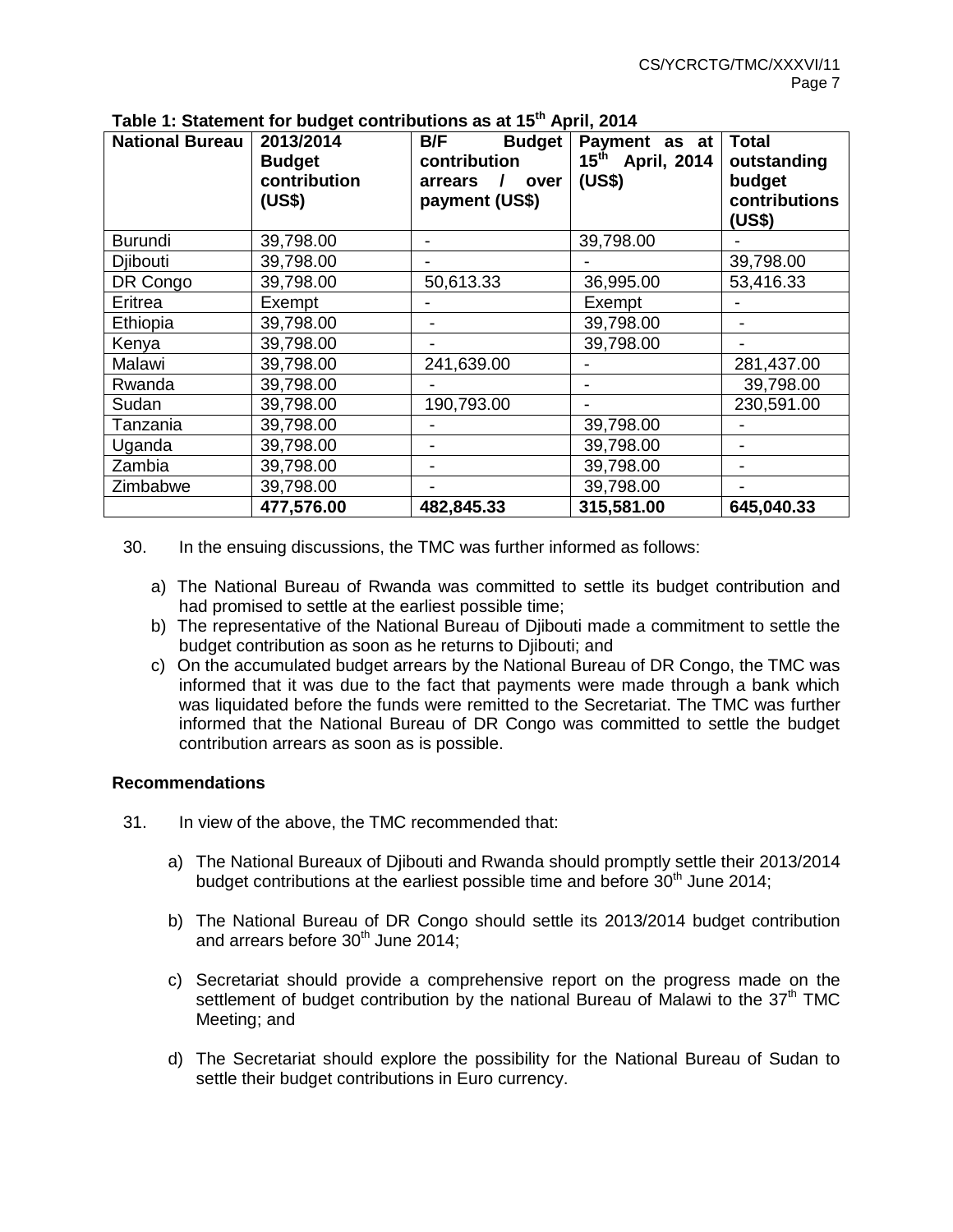#### **Draft report on the study of low limits of third party liability and other issues affecting the operation of the Yellow Card Scheme** (Agenda Item 4)

32. A representative of the Secretariat informed the TMC that a study had been conducted on low limits of third party liability and other issues affecting the operations of the Yellow Card Scheme. He also informed the TMC that the Consultants having considered the comments, views and observations provided to them by the Secretariat after thorough review of their earlier first draft, had submitted their report for consideration by the TMC.

33. The Secretariat then invited the TMC members to go through the revised draft report and provide their comments and observations to the Secretariat within two weeks from the date of the TMC meeting for consolidation before submitting to the Consultants for consideration.

### **Recommendation**

34. In view of the above, the TMC recommended that the Committee members should submit comments and observations to the Secretariat within two weeks from the date of the TMC meeting for consolidation before submitting them to the Consultants for consideration.

### **Progress report of the Pool Managers on the operations of the Yellow Card Reinsurance Pool** *(Agenda Item 5)*

35. A representative of the Pool Managers presented document number CS/YCRCTG/TMC/XXXVI/5: Progress Report on the operations of the Yellow Card Reinsurance Pool as at  $31<sup>st</sup>$  March 2014 and the highlights of the presentation were as follows:

## **a) Premium returns**

36. On the premium returns, the TMC was informed that the premium booked by the Pool for the period under review on the Pool Manager's 30% share was US\$ 805,568 compared to US\$ 493,793 recorded during the same period in 2013. The TMC was further informed that the figure was not fully representative as many returns from members were still outstanding despite several follow ups made by the Pool. The summary of written premiums and returns submitted by each National Bureau is as shown in table 1 below:

| <b>Bureau</b>  | 100%      | 30%<br><b>SHARE</b> | 5%     | <b>NET</b>     | <b>Number</b><br>of Cards | <b>Date</b><br>οf<br><b>Submission</b><br>Οf<br><b>Returns</b> |
|----------------|-----------|---------------------|--------|----------------|---------------------------|----------------------------------------------------------------|
|                | (USD)     | (USD)               | COMM.  | <b>TO POOL</b> |                           |                                                                |
| Kenya          | 1,022,683 | 306,805             | 15,340 | 291,465        | 9,481                     | Various 13 - Feb<br>14                                         |
| Uganda         | 428,110   | 128,433             | 6,422  | 122,011        | 4,784                     | <b>Jun - Nov 13</b>                                            |
| Zimbabwe       | 332,243   | 99,673              | 4,984  | 94,689         | 4,721                     | Sep - Dec 13                                                   |
| Tanzania       | 323,623   | 97,087              | 4,854  | 92,233         | 4,137                     | Aug -Dec 13                                                    |
| <b>Burundi</b> | 223,440   | 67,032              | 3,352  | 63,680         | 13,910                    | May 13-Feb 14                                                  |
| Zambia         | 172,500   | 51,750              | 2,588  | 49,163         | 5,438                     | Dec 13 - Feb 14                                                |
| Ethiopia       | 95,033    | 28,510              | 1,426  | 27,085         | 9,205                     | <b>Nov. 13</b>                                                 |
| Djibouti       | 55,683    | 16,705              | 835    | 15,870         | 277                       | July - Sep 13                                                  |

# **Table 2: Returns & Premium booked as at 31st March 2014**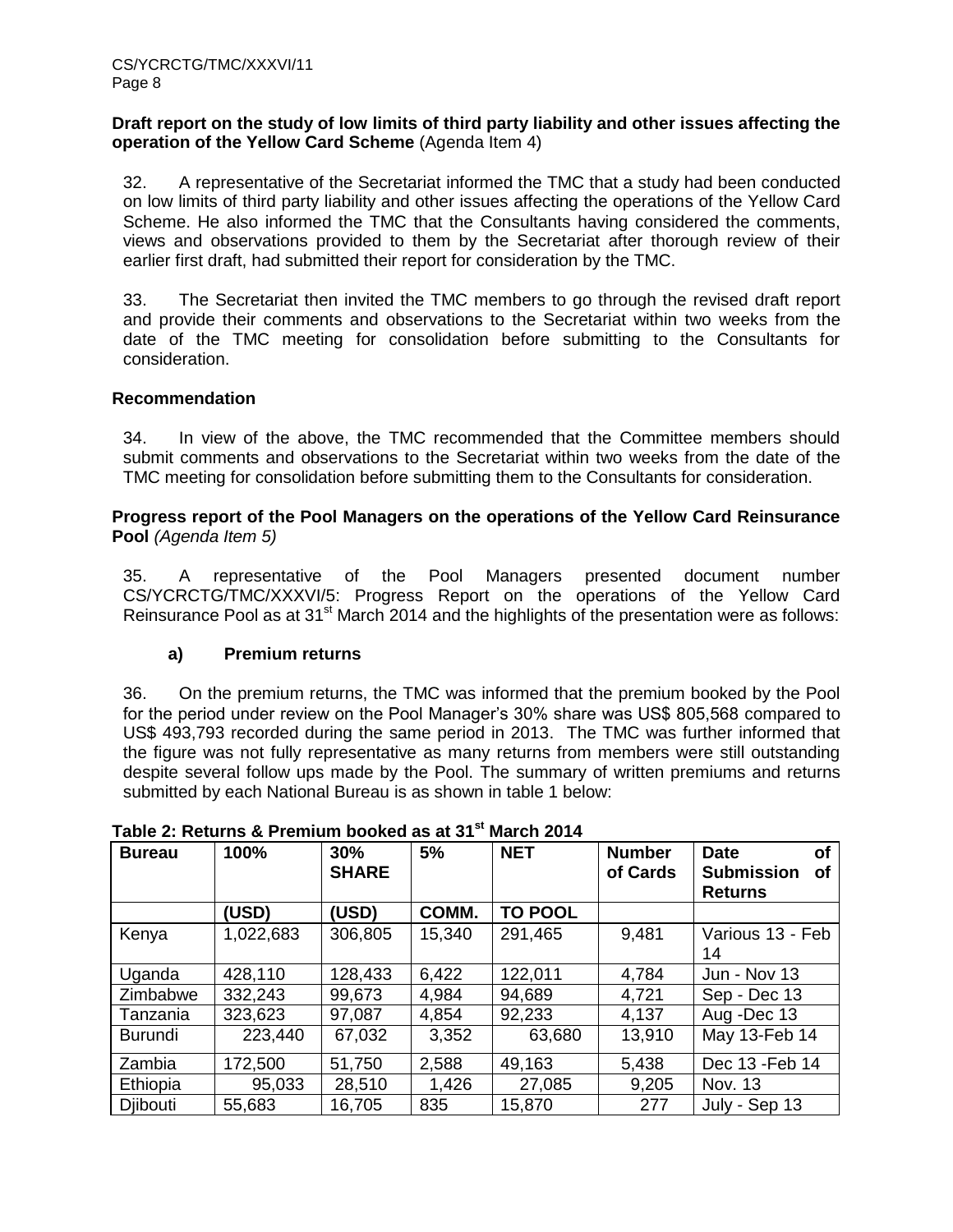CS/YCRCTG/TMC/XXXVI/11

Page 9

|               |                          |                          |                          |                          |                          | .990c        |
|---------------|--------------------------|--------------------------|--------------------------|--------------------------|--------------------------|--------------|
| Rwanda        | 31,910                   | 9,573                    | 479                      | 9,094                    | 1.914                    | Oct - Dec 13 |
| <b>DRC</b>    | $\overline{\phantom{0}}$ | $\overline{\phantom{0}}$ | $\overline{\phantom{a}}$ | $\overline{\phantom{a}}$ | $\overline{\phantom{a}}$ |              |
| Malawi        | ۰                        | -                        | $\,$                     | -                        |                          | None         |
| Sudan         | $\overline{\phantom{0}}$ | -                        | $\,$                     |                          |                          | None         |
| Eritrea       | $\overline{\phantom{0}}$ |                          | $\,$                     |                          |                          | None         |
| <b>Totals</b> | 2,685,227                | 805,568                  | 42,048                   | 763,520                  | 53,867                   |              |

### **b) Premium Remittances**

37. The TMC was informed that there were still outstanding balances of remittances from the National Bureaux despite the Pool having sent out a circular. The TMC was further informed that the National Bureaux of DR Congo and Ethiopia submitted their returns after compilation of the report by the Pool Managers. The TMC urged the National Bureaux and member Primary Insurance Companies to comply with the requirement to submit returns and remit premiums to the Reinsurance Pool without delay.

### **c) Claims**

38. The TMC noted the status of claims as follows :

## **i) Settled Claims below US\$10,000**

39. The TMC was informed that the amount owed to the Pool as at  $31<sup>st</sup>$  March 2014 amounted to US\$ 242,997 compared to the outstanding as at  $31<sup>st</sup>$  December 2013 which was US\$230,728. The table below shows the settled claims below US\$10,000.

| <b>ISSUING BUREAU</b>   | <b>HANDLING</b><br><b>BUREAU</b> | March 2014 | <b>December</b><br>2013 |
|-------------------------|----------------------------------|------------|-------------------------|
| N.B. Ethiopia           | N.B. Djibouti                    | 361,299    | 276,301                 |
| N.B. Djibouti           | N.B. Ethiopia                    | 6,814      | 6,814                   |
| N.B. Kenya              | N.B.Rwanda                       | 7,872      | 7,872                   |
| N.B. Kenya              | N.B. Uganda                      | 107,204    | 107,204                 |
| N.B.Rwanda              | N.B. Burundi                     | 7,513      | 7,513                   |
| N.B.Rwanda              | N.B. Tanzania                    | 40         | 40                      |
| N.B.Rwanda              | N.B. Uganda                      | 18,690     | 64,515                  |
| N.B. Uganda             | N.B. Burundi                     | 15,707     | 15,707                  |
| N.B. Uganda             | N.B. Kenya                       | 6,534      | 6,534                   |
| N.B. Zambia             | N.B.Kenya                        | 7,292      | 7,292                   |
| N.B. Tanzania           | N.B. Burundi                     | 16,168     | 16,168                  |
| N.B. Tanzania           | N.B. Uganda                      | 2,677      | 2,677                   |
| N.B. Burundi            | N.B. Uganda                      | 16,391     | 16,391                  |
| <b>Sub-Total</b>        |                                  | 574,201    | 535,028                 |
| Provision for bad debts |                                  | (331, 204) | (331, 204)              |
| <b>TOTAL</b>            |                                  | 242,997    | 230,728                 |

#### **Table 3: Settled Claims below US\$10,000**

**ii) Overall Inter-Bureaux Claims Paid from inception to date**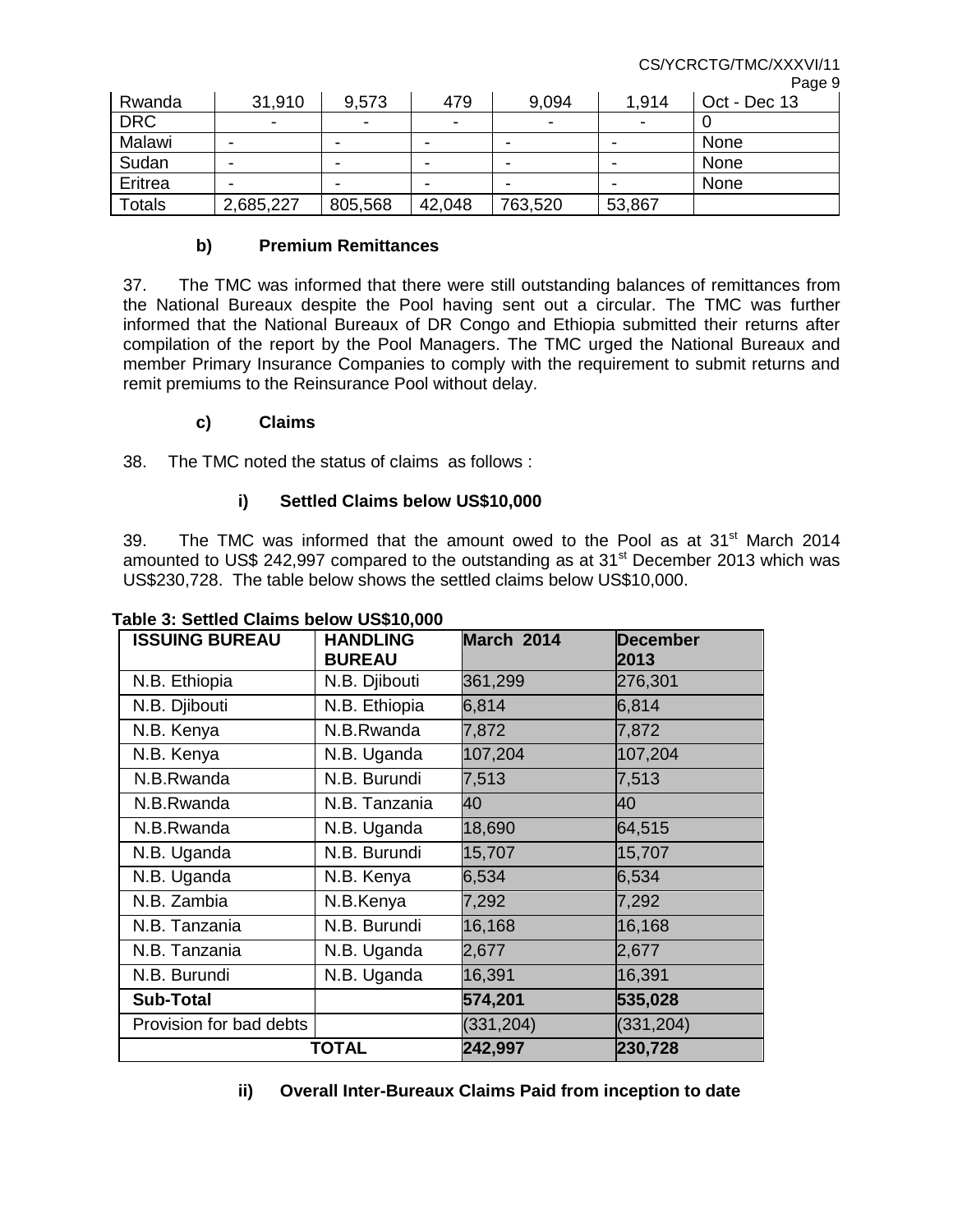40. The TMC was informed that the Pool had handled Inter-Bureaux claims since inception amounting to over US\$1,200,000 on behalf of issuing Bureaux out of which US\$574,201 was outstanding reimbursement to the Pool.

## **iii) Claims intimations above US\$10,000-Large claims**

41. The TMC was informed that the total claims reported to date accrued to US\$10,825,827.26 out of which US\$3,322,443.63 would be retained for the Pool's net account. The TMC was further informed that the amount recoverable from the Reinsurers was US\$7,487,785.85. The details of large claims reported to the Pool since inception to date is shown in the table below:

| <b>Bureau</b>   | <b>OS-100%</b> | <b>Retained</b> | <b>Ceded</b> |        |
|-----------------|----------------|-----------------|--------------|--------|
| Ethiopia        | 3,235,371.30   | 1,616,900.66    | 1,618,470.64 | 29.89% |
| Kenya           | 2,880,208.51   | 726,455.00      | 2,153,753.51 | 26.60% |
| Rwanda          | 2,839,185.28   | 308,214.21      | 2,530,971.07 | 26.23% |
| Tanzania        | 502,164.91     | 90,000.00       | 412,164.91   | 4.64%  |
| Uganda          | 491,716.92     | 224,448.23      | 267,268.69   | 4.54%  |
| Burundi         | 417,726.31     | 145,929.22      | 271,797.09   | 3.86%  |
| <b>Diibouti</b> | 198,097.51     | 110,000.00      | 88,097.51    | 1.83%  |
| Zambia          | 178,413.32     | 40,000.00       | 138,413.32   | 1.65%  |
| Zimbabwe        | 42,439.89      | 20,000.00       | 6,842.11     | 0.39%  |
| DR Congo        | 40,503.31      | 40,496.31       | 7.00         | 0.37%  |
|                 | 10,825,827.26  | 3,322,443.63    | 7,487,785.85 | 100%   |

**Table 4: Large claims intimations since inception to date**

# **d) Collection of Excess of Loss premium**

42. The TMC was informed that there was improvement with regards to settlement of Excess of Loss premiums by the National Bureau of Uganda which had since paid US\$78,360, whereas other National Bureaux with outstanding Excess of Loss premiums had not responded despite the Pool having sent out several reminders. The breakdown of the outstanding premiums on the Excess of Loss cover is shown in the table below:

| <b>NATIONAL</b> | <b>Balance</b> | atIncrease  | <b>inSETTLED</b> | <b>Cumulative</b> |
|-----------------|----------------|-------------|------------------|-------------------|
| <b>BUREAU</b>   | December 2012  | 2013        |                  |                   |
|                 | <b>US\$</b>    | <b>US\$</b> | <b>US\$</b>      | US\$              |
| <b>Burundi</b>  | 19,325         |             |                  | 18,686            |
| Djibouti        | 26,221         |             |                  | 25,570            |
| D.R. Congo      | 22,566         |             |                  | 18,947            |
| Eritrea         | 22             |             |                  | 21                |
| Ethiopia        | 216,863        |             |                  | 212,306           |
| Kenya           | 397,393        |             |                  | 391,796           |
| Malawi          | 3,861          |             |                  | 3,606             |
| Rwanda          | 55,270         |             |                  | 54,896            |
| Sudan           | 1,082          |             |                  | 1,082             |
| Tanzania        | 94,695         |             |                  | 94,695            |

 **Table 5: Statement of outstanding premiums on the Excess of Loss cover**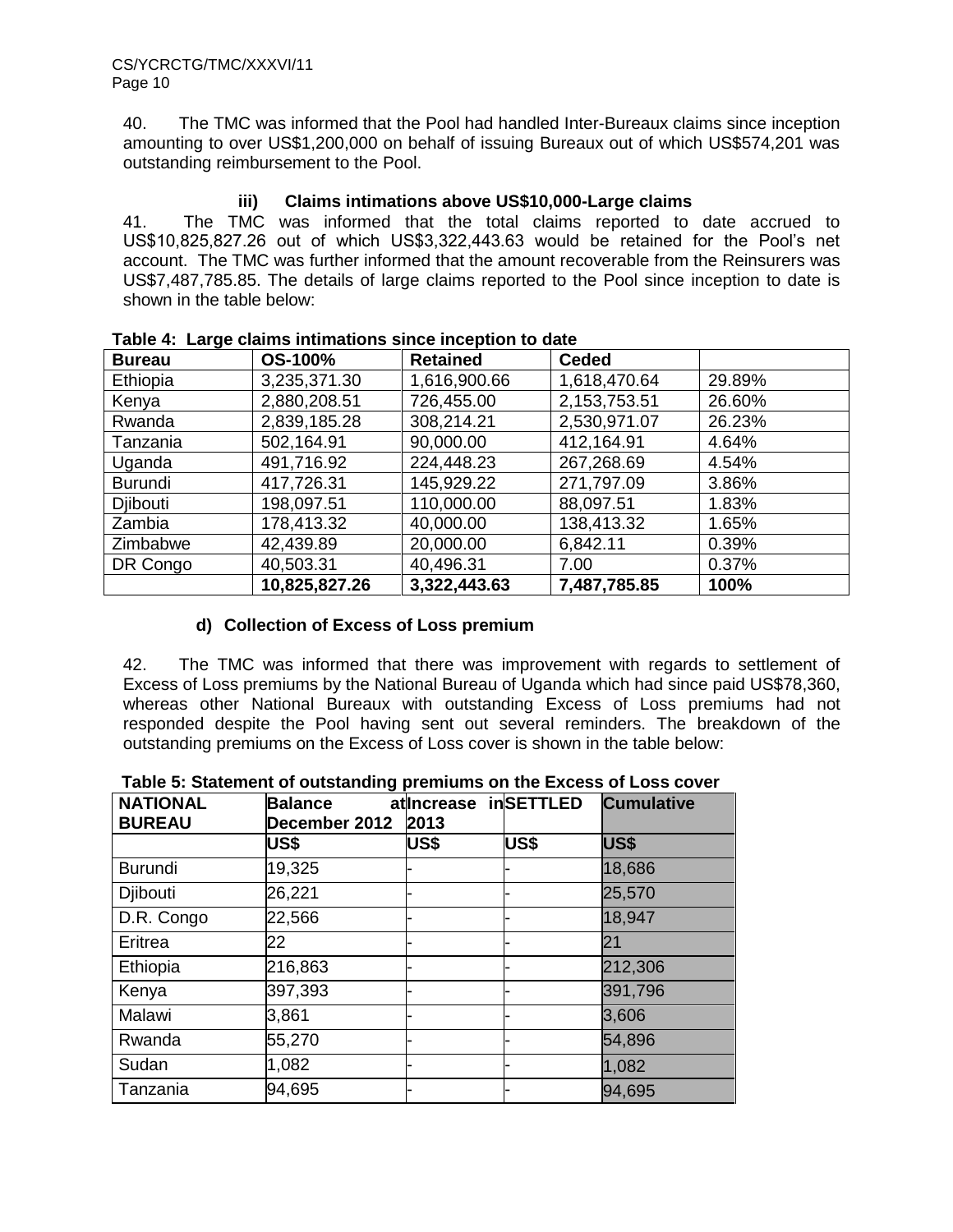| ane, |  |  |
|------|--|--|
|------|--|--|

| Uganda                                              | 134,987   |           | (78, 360) | 56,627      |
|-----------------------------------------------------|-----------|-----------|-----------|-------------|
| Zambia                                              | 80,993    |           |           | 80,993      |
| Zimbabwe                                            | 93,573    |           |           | 93,573      |
| <b>Sub-Total</b>                                    | 1,146,851 |           | (78, 360) | 1,068,491   |
| Provision for bad $\&(1,122,005)$<br>doubtful debts |           | (24, 846) | 78,360    | (1,068,491) |
| <b>TOTAL</b>                                        | 24,846    | (24, 846) |           |             |

- 43. In the discussions that followed, the following was observed:
	- a) Regarding Premium booked, the National Bureau of Kenya had an increased premium booked in the first quarter 2014 as a result of having stopped selling Yellow Card books to members who were not implementing the YC-MIS and fail to submit their returns;
	- b) On outstanding Excess of Loss Premiums, the National Bureau of Zimbabwe had not yet received their invoices on their share of the Excess of Loss Premium payable to the Pool on their account;
	- c) Regarding Indexation of bodily injury claims, the National Bureau of Uganda was finding it difficulties to obtain required information from the National Central Statistical Office for use in the indexation and as such requested for guidance from the Pool Managers; and
	- d) On Claim reimbursement, the Pool Managers informed the meeting that the National Bureau of Ethiopia was processing a partial reimbursement on agreed claims amounting to US\$ 25,000 for onward remittance to the Pool.

44. Further in the ensuing discussion, the delegate of the National Bureau of Zimbabwe expressed concern on outstanding amounts on the Inter-Bureaux claims reimbursement and recalled the decision of the  $27<sup>th</sup>$  Meeting of the Council of Bureaux on the task team to look into such issues and requested secretariat to implement the Council decision at the earliest possible time.

## **SANGE-UVIRA Claim recoveries**

45. The TMC noted with appreciation the progress made by the Pool Managers in the recovery of US\$249,513.75 from its Reinsurers out of the US\$462,062.49 paid in the settlement of the Sange/Uvira claim.

## **Challenges faced during the period**

46. The TMC noted with displeasure the continued difficulties the Pool Managers were made to go through in the implementation of the Reinsurance Pool related activities among others the following:

a) Premium returns and settlement were still not being submitted to the Pool promptly despite continued reminders via email messages, telephone calls and both TMC and Council of Bureaux Meetings.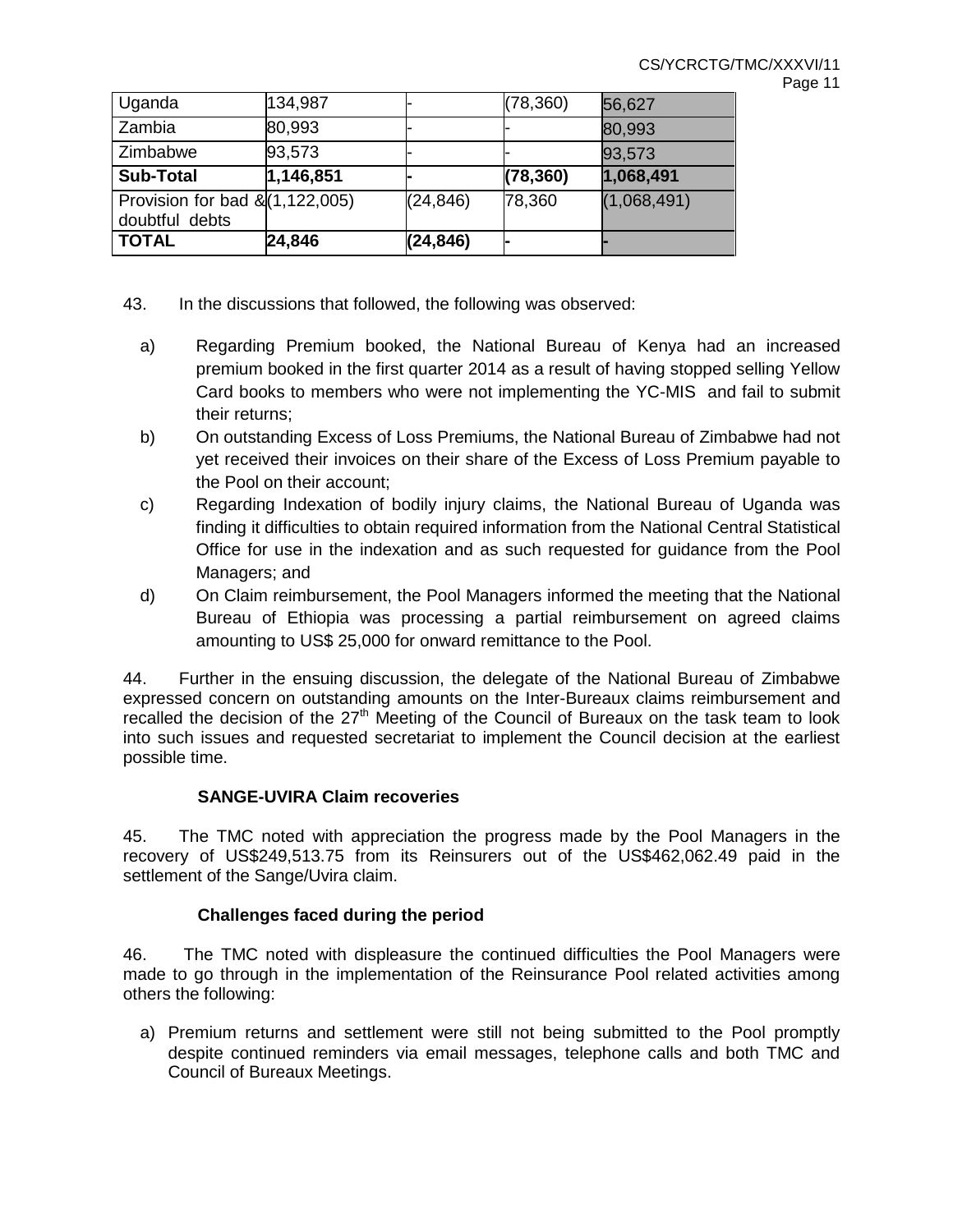- b) The Pool Managers were finding it difficult in getting reimbursements from Issuing National Bureaux on claims settled on their behalf;
- c) The Pool Managers had on several occasions received claims advices from National Bureaux with inadequate information and this has hindered the Managers' ability to effect reimbursements; and
- d) Collection of Excess of Loss Premiums has been slow despite concerted efforts by the Pool Manager and previous TMC Meetings.

- 47. In view of the above, the TMC recommended as follows:
	- **a)** National Bureaux should adhere to the guidelines and directive given in the operational manual and pay booked premiums monthly as provided for in the operational manual;
	- **b)** Yellow Card instruments need to be reviewed to include sanctions on member Bureaux who fail to completely adhere to the operational guidelines provided by the operational manuals; and
	- **c)** The established task team by the 27<sup>th</sup> Meeting of the Council of Bureaux should immediately start its work and urgently look into the issues of long outstanding claims reimbursement between issuing Bureaux and the Pool Managers which has resulted in provisions for bad debt in the Pool's financials.

## **Pool Managers' Report and Financial Statement, Year ended 31st December 2013** (*Agenda Item 6)*

48. The representative of the Pool Managers presented to the TMC document number CS/YCRCTG/TMC/XXXVI/7: COMESA Yellow Card Reinsurance Pool Manager's Report and Financial Statement as 31<sup>st</sup> December 2013. He informed the TMC that the Annual Report was a draft for members' comment and that the Annual Report and Accounts for the period would be submitted to the External Auditors. In presenting the report, he pointed out that:

- a) The Pool recorded a Gross Premium Income of US\$ 2,181,034 during the period ended 31st December 2013, which shows an increase of 7.7% over the corresponding figure of US\$ 2,024,920 generated in 2012;
- b) Uganda and Kenya generated the highest Premium Income, 18.81% and 17.44% respectively;
- c) Provision for outstanding claims including IBNR was \$ 396,898 in 2013 compared to \$ 54,393 in 2012;
- d) The volume of investment increased to \$6,916,098 in 2013 from \$5,760,569 in 2012; and the income realized from Investment during 2013 was \$269,576;
- e) The cost of the excess of loss cover for the year 2013 is US\$ 245,700 compared to US\$ 222,333 incurred in 2012. The increase was owing to the increase in projected premium income for 2013 and high reinsurance rates due to the Pool's claims experience;
- f) Premium for Excess of loss cover owing from member reduced from \$1,146,851 in December 2012 to \$1,068,491 in December 2013 ; and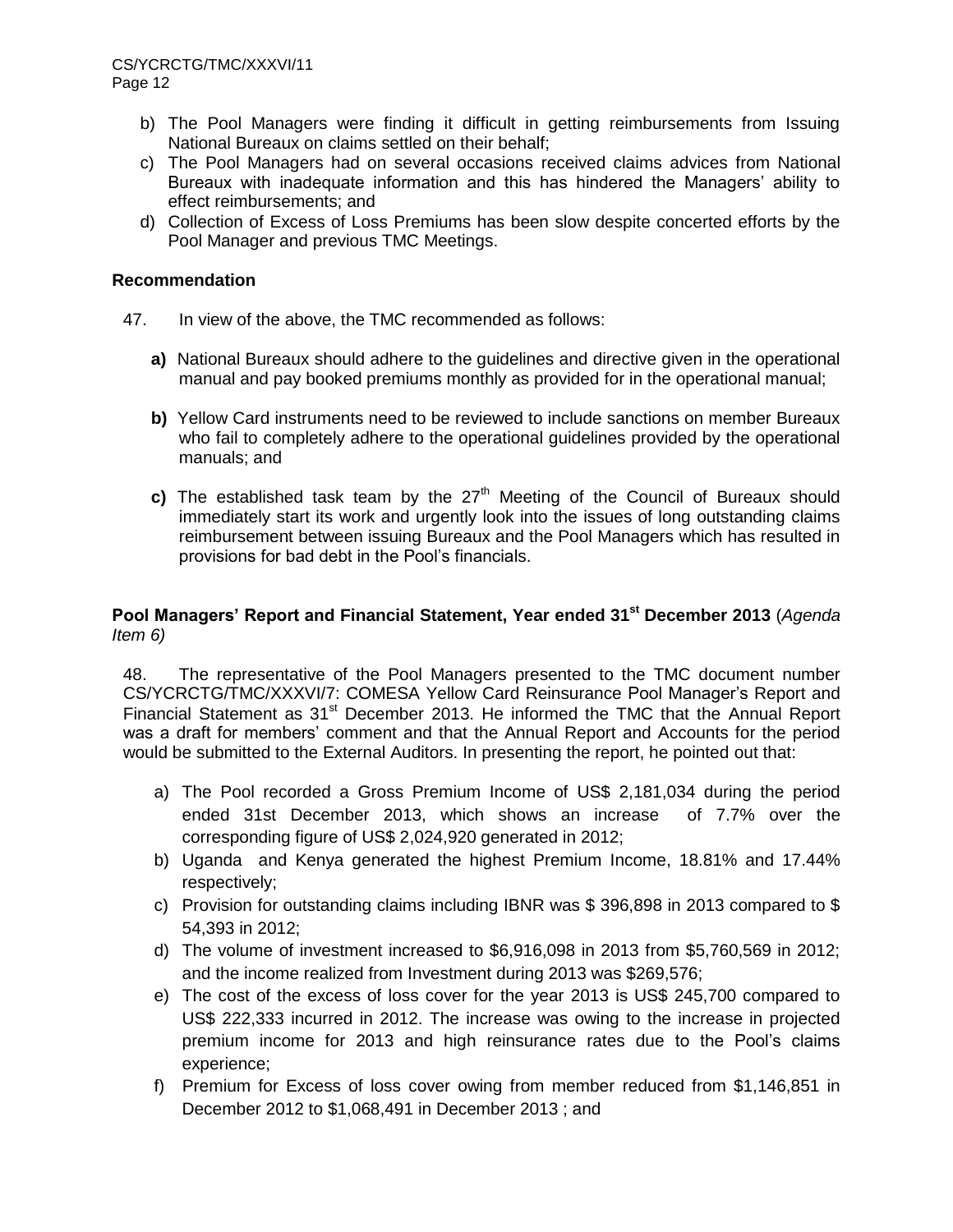- g) The Pool Management fee incurred for the fiscal period was \$218,103.
- 49. The TMC noted the financial highlights as shown below:

|                              | December 2013<br>(US\$) | December 2012<br>(US\$) |
|------------------------------|-------------------------|-------------------------|
| Gross Premium Income         | 2,181,034               | 2,024,920               |
| Reserve Fund                 | 5,178,151               | 4,743,344               |
| <b>Total Assets</b>          | 8,712,747               | 7,904,791               |
| <b>Capacity Subscription</b> | 275,000                 | 350,000                 |
| Short-term investments       | 6,916,098               | 5,760,569               |

# **Table 7: Financial Highlights as at 31st December 2013**

- 50. The TMC made the following observations:
	- a) The provision of bad debts for National Bureaux owing the Pool for claims settlement through the Clearing house increased to \$331,204 in 2013 from 209,808 in 2012;
	- b) The Excess of loss premiums due from members on the 2nd and 3rd Layers reduced from \$1,146,851 in 2012 to US\$1,068,491 in 2013;
	- c) The balance due from National Bureaux in respect of outstanding premiums at the end of the period under review was US\$ 636,081 compared to US\$ 813,742 in December 2012; and
	- d) The Pool realized a total of US\$269,576 from investments in 2013 compared to US\$391,229 recorded in the same period of the previous year.
- 51. In the ensuing discussions, the TMC observed the following:
	- a) There was a remarkable increase in the comprehensive income for the year 2013 compared to the same period in 2012;
	- b) There was need for the Pool Managers to revisit and explore on the issue of considering paying dividends to the members.

## **Recommendation**

- 52. In light of the above, the TMC recommended as follows:
	- a) The Pool Manager should present detailed and comprehensive report in line with the proposed reporting template to the  $37<sup>th</sup>$  TMC Meeting; and
	- b) Reiterated the earlier recommendation of the TMC Meeting and urged the Pool Managers to revisit and explore the issue of considering paying out dividends to the members.

## **Reinsurance Pool Financial Highlights as at 31st March 2014** *(Agenda Item 7)*

53. The Pool Managers presented document number CS/YCRCTG/TMC/XXXVI/6: Reinsurance Pool Financial Highlights as at 31<sup>st</sup> March 2014. In their presentation, the Managers informed the meeting that for the period under review the Pool had recorded a Gross Premium Income of US\$805,568 representing an increase of 63% over the figure reported for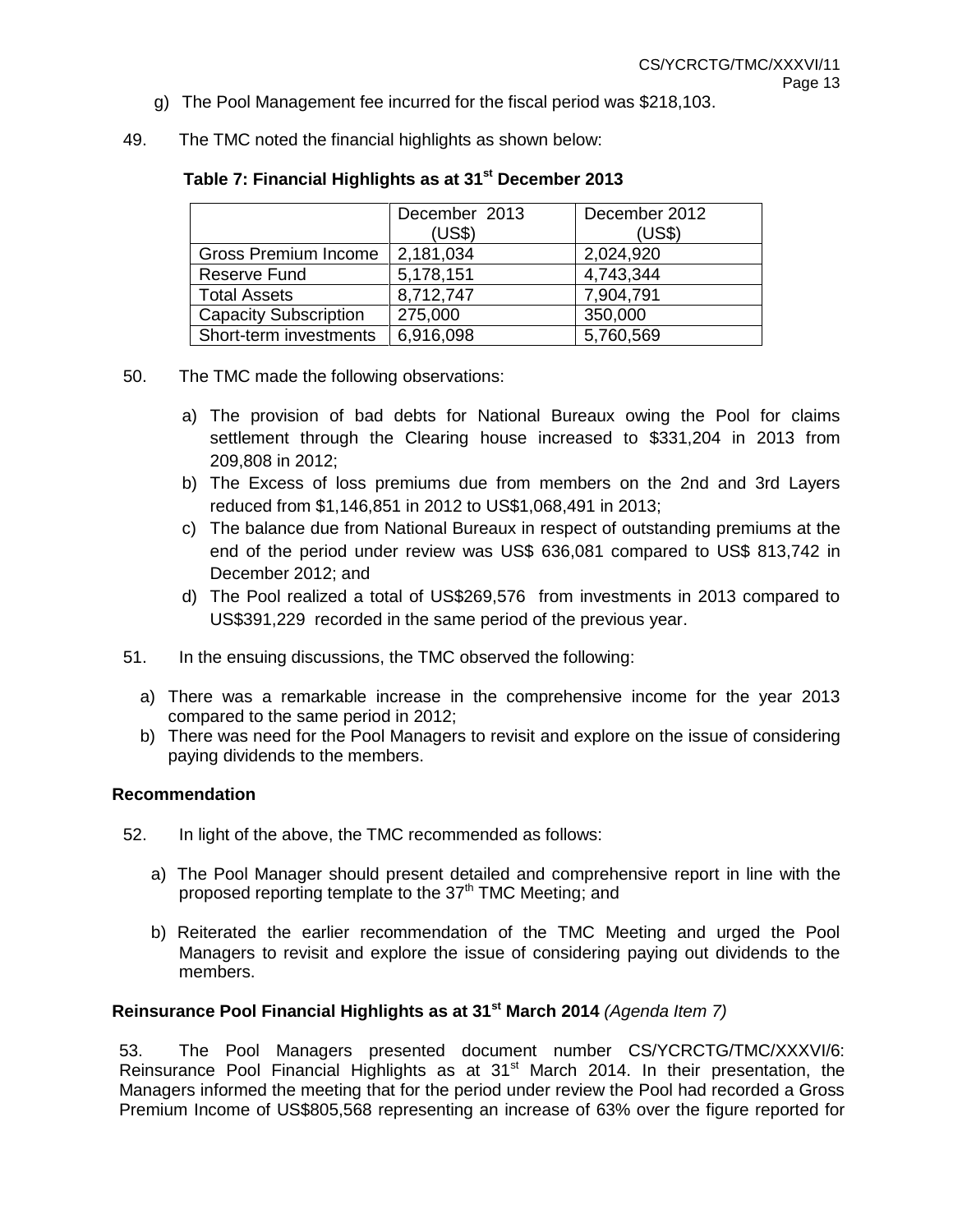the 31<sup>st</sup> March 2013, which was US\$493,743. The highlights of the developments, specifically on the Gross Premium Income, Reserve Fund, Total Assets and Capacity Subscription for the three (3) months period were presented as follows:

|                              | March 2014 (US\$) | March 2013 US\$) |
|------------------------------|-------------------|------------------|
| Gross Premium Income         | 805,568           | 493,743          |
| Reserve Fund                 | 5,289,551         | 4,799,278        |
| <b>Total Assets</b>          | 8,965,145         | 8,181,908        |
| <b>Capacity Subscription</b> | 275,000           | 350,000          |

# **Table 6: The financial highlights as at 31st March 2014**

54. In the discussions that followed**,** the delegate from the National Bureau of DR Congo requested the Pool Managers to send them an official letter on the due refund of US\$25,000 on capacity subscription with a proposal to utilize the funds in offsetting the National Bureau's outstanding financial obligations to the Pool. The TMC however, noted with concern the huge increase on operating expenses, i.e. other expenses in the statement of comprehensive income and requested the Pool Managers to provide explanatory notes in such cases.

## **Progress report on the implementation of the Yellow Card Management Information System (YC-MIS)** *(Agenda Item 8)*

55. The Secretariat presented document number CS/YCRCTG/TMC/XXXVI/8: Progress Report on the implementation of the Yellow Card Management Information System (YC-MIS). He informed the TMC that pursuant to the Council of Bureaux decisions, implementation preparatory activities were carried out in the Northern and North-South Corridor countries and the system had been rolled out and implemented in Kenya, Uganda, Rwanda, Burundi, Tanzania, Malawi and Zambia.

56. The TMC was further informed that despite the system having been rolled out and implemented in the Northern and North – South Corridor countries, some Member States were still not using the YC-MIS in their day to day issuance of Yellow Card covers to their travelling motorists.

57. The TMC meeting noted with appreciation the efforts and progress shown by some National Bureaux of Kenya, Uganda, Rwanda and Zambia in the implementation of the YC-MIS where over 400 users were accessing and utilizing the system on a daily basis.

58. The TMC was informed of the challenges that were faced in the implementation of the system and the progress thereto made in addressing them. The challenges faced, among others were the following:

- a) Misalignment in printing of Yellow Card pads;
- b) Slowness in the processing speed of the system; and
- c) Loss of data.

59. The TMC meeting was further informed that preparations for the rollout and implementation of the YC-MIS in Zimbabwe, Djibouti, Eritrea, Ethiopia and Sudan were planned for May- July 2014.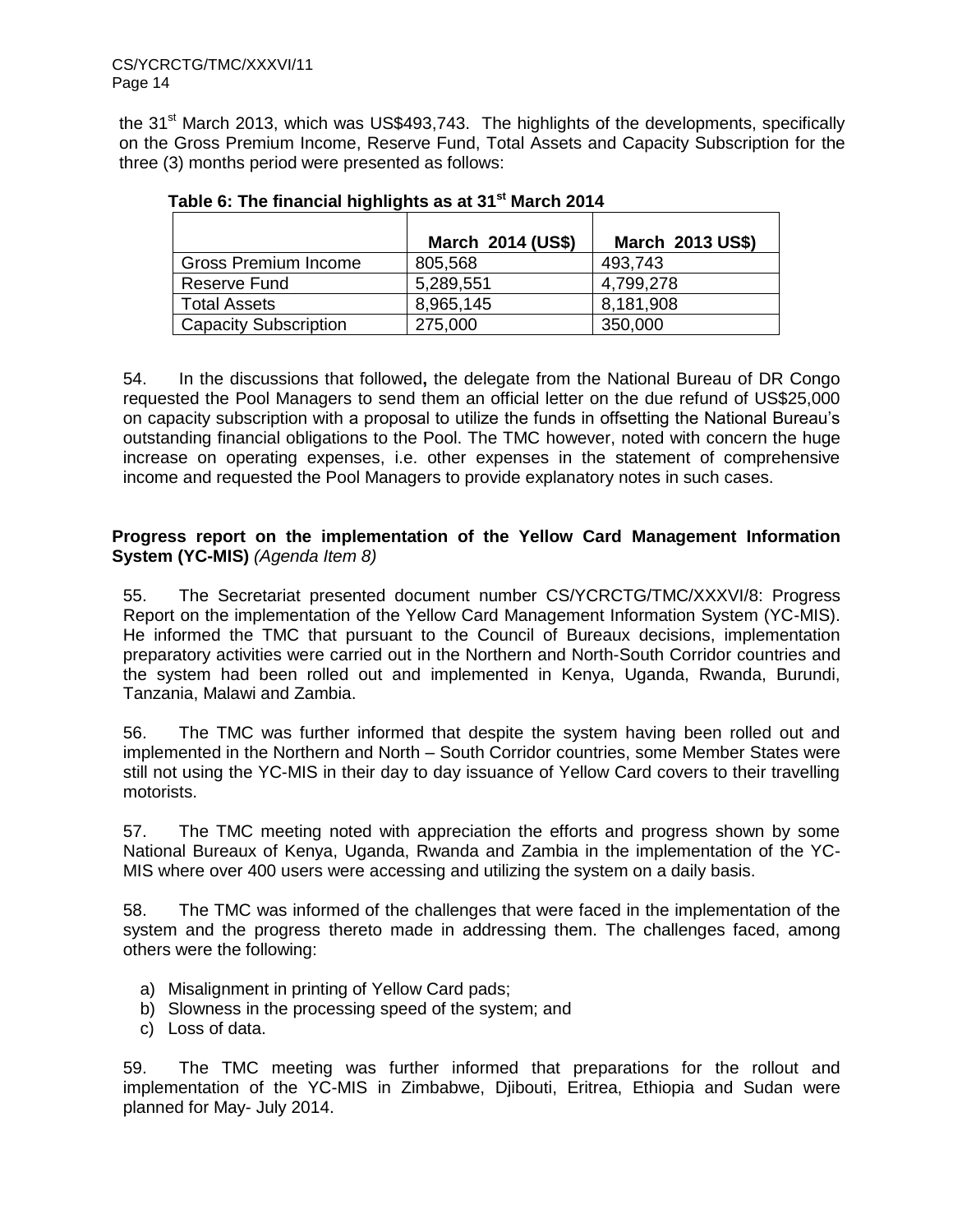- 60. In the ensuing discussions, the following observations were made:
	- a) The French version of the YC-MIS should be made accessible to all Francophone Yellow Card member countries;
	- b) There was need to retrain the users in the DR Congo on the operation of the YC-MIS before its implementation as users might have forgotten on its operations due to lack of practice and requested the Secretariat to reactivate the user accounts for the nominated users and send them to DR Congo; and
	- c) The YC-MIS user manual should be fully developed and circulated to all member National Bureaux and Primary Insurance companies.

61. The TMC having considered the progress made in the implementation of YC-MIS in the Northern and North – South Corridor countries recommended that:

- a) National Bureaux in liaison with the Secretariat should conduct monthly audit / evaluations on the usage of the system on all registered member companies supplied with Yellow Card books and take those not issuing Yellow Card covers using the YC-MIS to task; and
- b) The Secretariat should conduct preparatory roll out and implementation activities of the YC-MIS in the Ethiopia, Djibouti, Eritrea, Sudan and Zimbabwe in May -July 2014 and ensure full implementation of the system in all Member States party to the Scheme.

### **Progress Report on the implementation of the new security enhanced Yellow Card books**  *(Agenda Item 9)*

62. A representative of the Secretariat presented Document No. CS/YCRCTG/TMC/XXXVI/9: Progress report on the implementation of the new security enhanced Yellow Card books. In his presentation, he informed the TMC that pursuant to the Council of Bureaux decisions, stakeholders' sensitization activities on the introduction of the new security enhanced Yellow Card books were conducted by National Bureaux and that the Secretariat had engaged the Printers, Taws Security Printers to fast track the printing and delivery of the new security enhanced Yellow Card books. Accordingly, the Yellow Card books were printed and delivered to respective National Bureaux.

63. The TMC was further informed that the National Bureaux of Ethiopia, Djibouti, DR Congo, Kenya, Malawi, Rwanda, Burundi and Tanzania managed to commence the implementation of the new security enhanced Yellow Card books by December 2013, while, the National Bureaux of Zimbabwe, Uganda and Sudan commenced implementation between January / February 2014.

64. The TMC was also informed that the delays in implementation by some member Countries were due to delays by Customs Authorities in releasing the consignments and that some National Bureaux, namely Sudan and Eritrea had not paid for their printing and delivery cost to the Printer.

65. In the discussion that followed, the TMC was informed that some member Insurance companies were not surrendering unused old Yellow Card books to the National Bureaux for destruction as they had paid for them.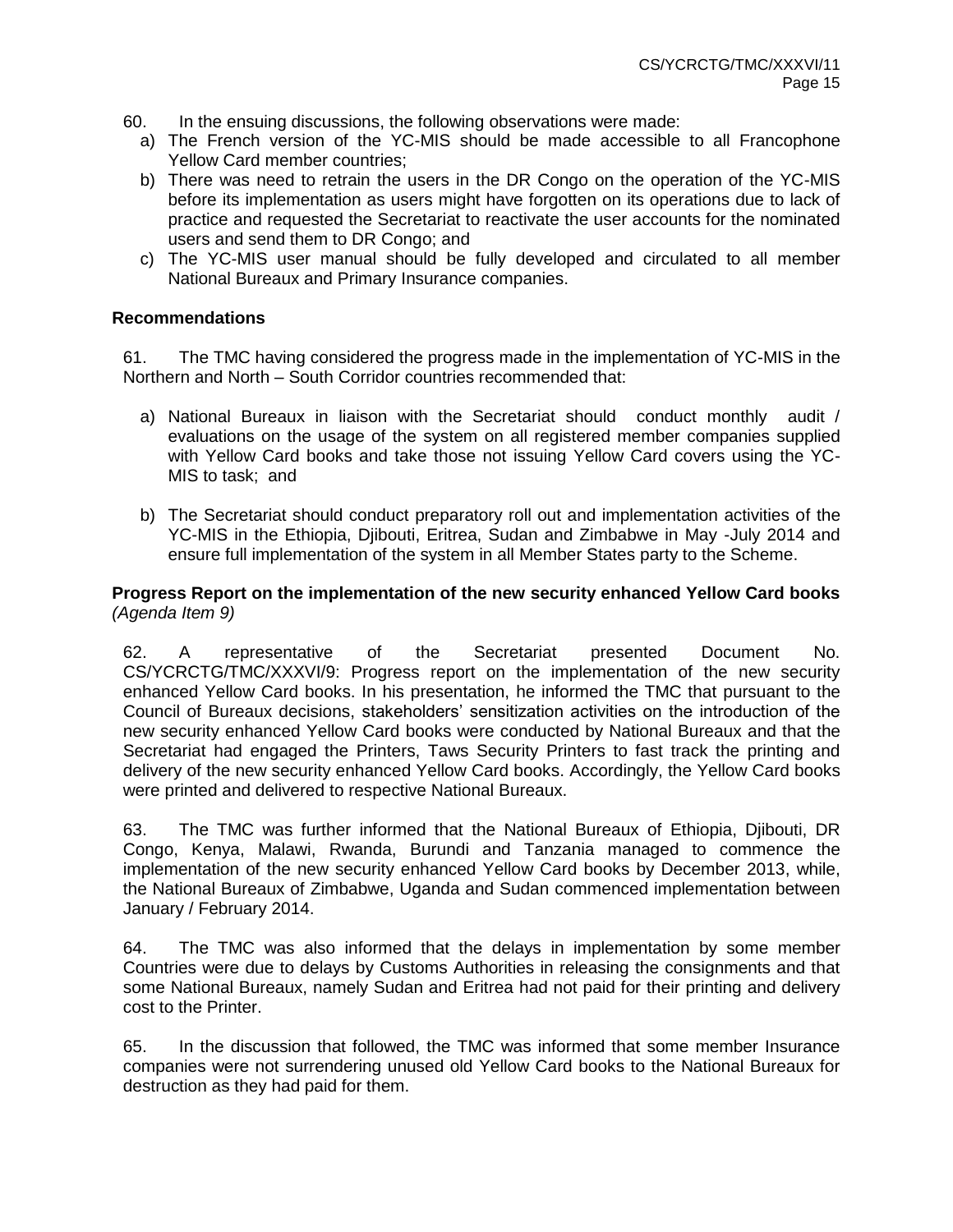66. The TMC having considered the progress made on the implementation of new security enhanced Yellow Card books recommended as follows:

- a) National Bureaux should strictly adhere to the Council of Bureaux decisions and should compile lists of unused old Yellow Card books for destruction;
- b) The National Bureau of Sudan should urgently remit to the Printer the printing and delivery cost for their consignment of new Yellow Card books delivered; and
- c) National Bureaux who do not pay the cost of printing and delivery on time to the printer, would be required to pay in advance the cost of printing and delivery for any future orders.

### **Request for Supplementary Budget for the recruitment of the YC-MIS IT Expert and short term Administrative Assistant** *(Agenda Item 10)*

67. A representative of the Secretariat presented document number CS/YCRTG/TMC/XXXVI/10: Supplementary Budget for the recruitment of an IT Expert for the YC-MIS and Administrative Assistant. He recalled that the Reinsurance Pool of the Yellow Card Scheme had been funding the YC-MIS project and pointed out that the system was operational in the Northern, Central and partly in the North-South Corridor Countries, namely: Kenya, Uganda, Rwanda, Burundi, Tanzania, Malawi, and Zambia. He further pointed out that the preparations for the roll-out in Zimbabwe, Djibouti, Eritrea Ethiopia and Sudan were planned for May – July 2014 and the system would be fully implemented in all the Member States that are party to the scheme.

68. The TMC was informed that following the roll-out, several Primary Insurance companies proposed improvements and addition of new features. He further informed the meeting that there were some Modules which were under development, and regular and day to day activities which required an engagement of a full time IT Expert as follows:

- a) Major issues have identified during operations were:
	- i) Speed problem. The system is slow due to design issues;
	- ii) Chasing (saving) of information in the process of entering data; and
	- iii) Printing options are limited.
- b) The YC-MIS has seven Modules and two of them; namely: Reporting and Claims Modules were not finalized.
- c) Improvement or adding new features including the following:
	- i) Distributed systems
	- ii) French language
	- iii) Communication Module (for email, chatting and real time help)
- d) Regular day to day activities include, among others, the following:
	- i) Attend to users queries;
	- ii) Configure new entries to the system;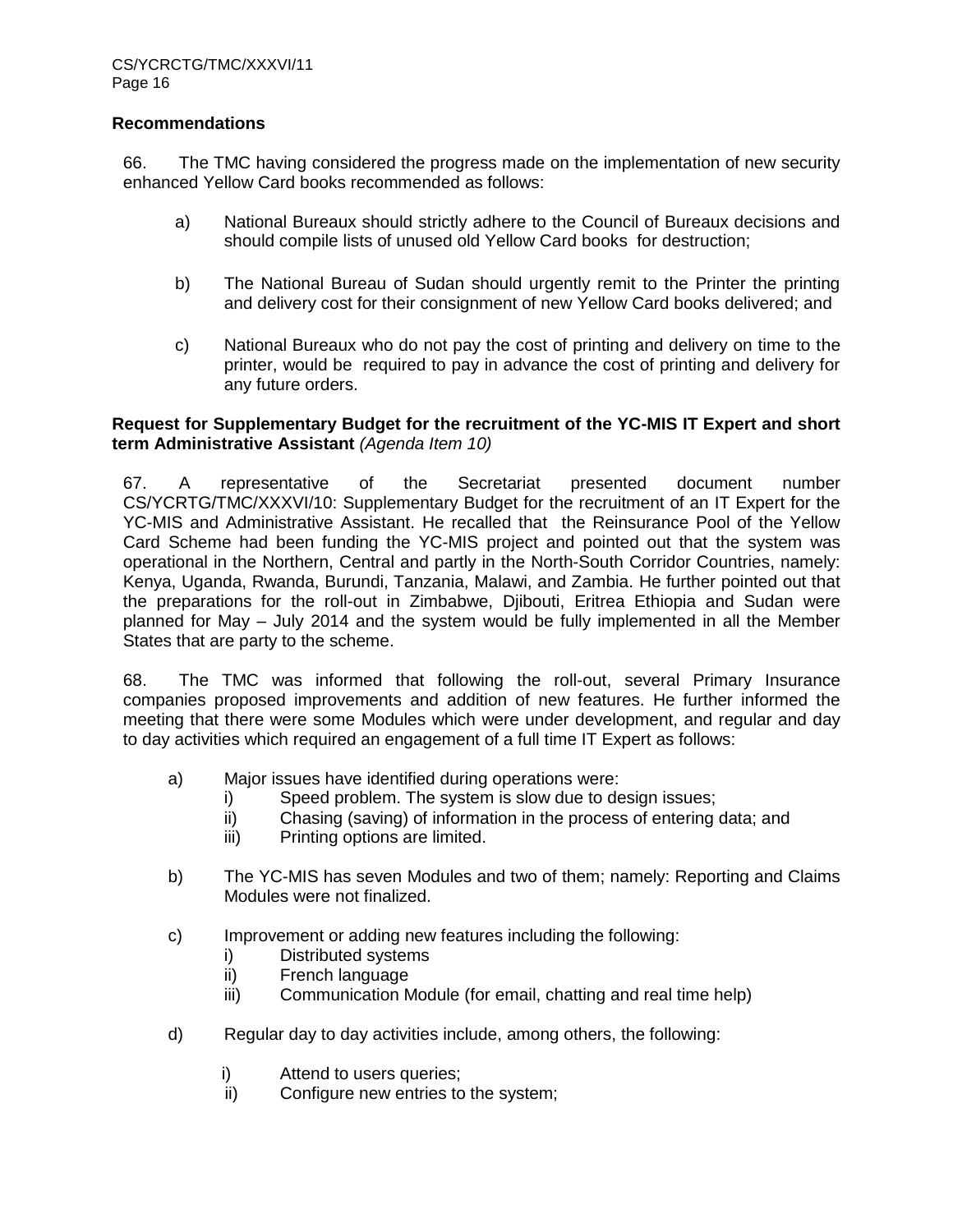- iii) Populate and update the ID module;
- iv) Train stakeholders (officer in National Bureaux and Primary Insurance companies) in member states
- v) Rollout the system in all corridors
- vi) Improve the system to address issues and concerns of stakeholders
- vii) Maintenance of the MIS
- viii) Review the administrative and user guides for the MIS; and
- ix) Produce and circulate YC Monthly brief to stakeholders

69. The TMC Meeting was further informed that the developing, pilot testing and rollingout of the system has been carried out through a consultancy, with the funding allocated from the Yellow Card Reinsurance Pool and with the supervision support of the COMESA IT Division. The Meeting was also informed that until the regular post of the YC-MIS IT Expert is approved by the Council of Bureaux in its next annual meeting, an IT Expert has to be recruited for a period of one year at a Lump Sum of monthly fee US\$4,000 (US\$4,000 x 12monts: \$48,000). During this period, the IT Expert would be required to visit all National Bureaux to facilitate the rollout and ensure the smooth operations of the system. The required funds for the travel missions to all member states would amount to US\$22,000.

### **Recruitment of a short Term Administrative Assistant**

70. The TMC was informed that Mrs Brenda Chizyuka, the Administrative Assistant has not fully recovered from her sickness and as such has not resumed for work. In light of the above, the TMC was further informed that the Yellow Card office had been operating in the last two years without a fully designated Administrative Assistant. This situation has adversely affected the day to day operations of the Yellow Card office and that there was need to hire a temporary Administrative Assistance for a period of one year at a Lump Sum monthly fee of US\$1,000 (US\$1,000 x 12 months: US\$12,000) until Mrs Chizyuka recover and resume for work.

71. The TMC was also informed that the total funding required for the recruitment of the short term IT Expert and Administrative Assistant would amount to US\$82,000 broken down as follows:

- a) IT Expert for YC-MIS for one year: US\$70,000
- b) Administrative Assistant for one year: US\$12,000 TOTAL US\$82,000
- 72. In the ensuing discussion the TMC::
	- a) Pointed out the importance of urgently recruiting the YC-MIS IT Expert and the short term Administrative Assistant;
	- b) Expressed the concern on the long absence of Mrs. Brenda Chizyuka from office due to long sickness as this has negatively affected the day to day administrative operations of the yellow card office and the long funding of the position;
	- c) Emphasized the recruitment of YC-MIS IT Expert and the short term Administrative Assistance be done for one year contract on the condition that the fund being released by the Pool Manager on quarterly basis before the beginning of each quarter to honour the obligation of yearly contract employment.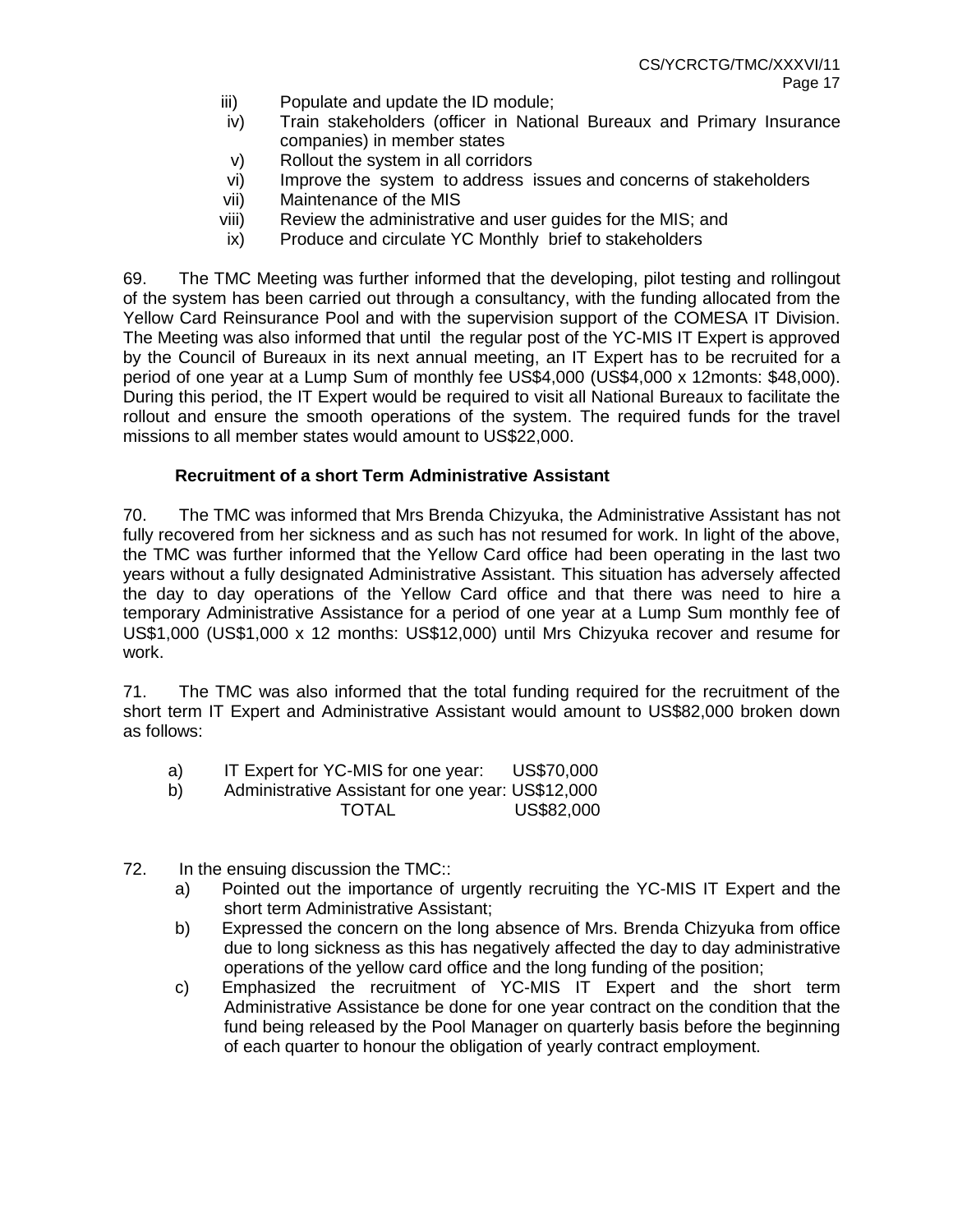73. In view of the above, and taking into account difficulties National Bureaux would face in raising additional budget contribution from their members at the middle of the fiscal year and in most case after paying their annual budget contribution for the period, the TMC recommended as follows:

- a) The Yellow Card Reinsurance Pool should continue supporting the activities of the YC-MIS by funding the recruitment of short YC-MIS IT Expert and Administration Assistant and cover the Supplementary budget of US\$82,000 required;
- b) The Secretariat should write to the Pool Managers to transfer the on quarterly basis; and
- c) The Secretariat should carry out the recruitment of the IT Expert for the YC MIS and short term Administrative Assistance in May 2014.

#### **Date and Venue of the next meeting (***Agenda Item 11)*

74. Regarding the venue of the next meeting of the Technical Management Committee, the Secretariat informed the TMC that it would engage the National Bureau of Kenya to host and advise the members accordingly.

#### **Any Other Business** *(Agenda item 12)*

75. The National Bureau of Uganda informed the meeting that they had conducted a reconciliation exercise with the Pool Managers from 7-11 April 2014 and had agreed on settlement of established outstanding Inter-Bureaux and Pool Claims, Pool Premium remittance and Excess of Loss premium and that a detailed report on the exercise would be presented to the 37<sup>th</sup> meeting of TMC.

#### **Adoption of the report and closure of the meeting** *(Agenda item 13)*

*76.* The Meeting considered the draft report paragraph by paragraph and adopted the report after making some amendments.

77. At the close of the meeting, the delegate from the National Bureau of Djibouti, Mr. David Boucher, Sales Manager, GXA Insurances thanked the Government of Uganda, the Insurance Regulatory and Insurance Industry of Uganda and the people of Uganda for the warm hospitality extended to the delegates during their stay in Uganda and also thanked the National Bureau of Uganda, NIC for hosting the meeting and for the excellent facilities offered to the delegates. Mr. Boucher commended the Chairperson for the manner he guided the meeting deliberations, he further thanked the COMESA Secretariat for the good organization of the meeting, the delegates for having found time to attend the meeting and for their valuable contributions made during the deliberations.

78. In closing the meeting, the Chairperson thanked all the delegates for their valuable contributions and wished them a safe journey to their respective Countries.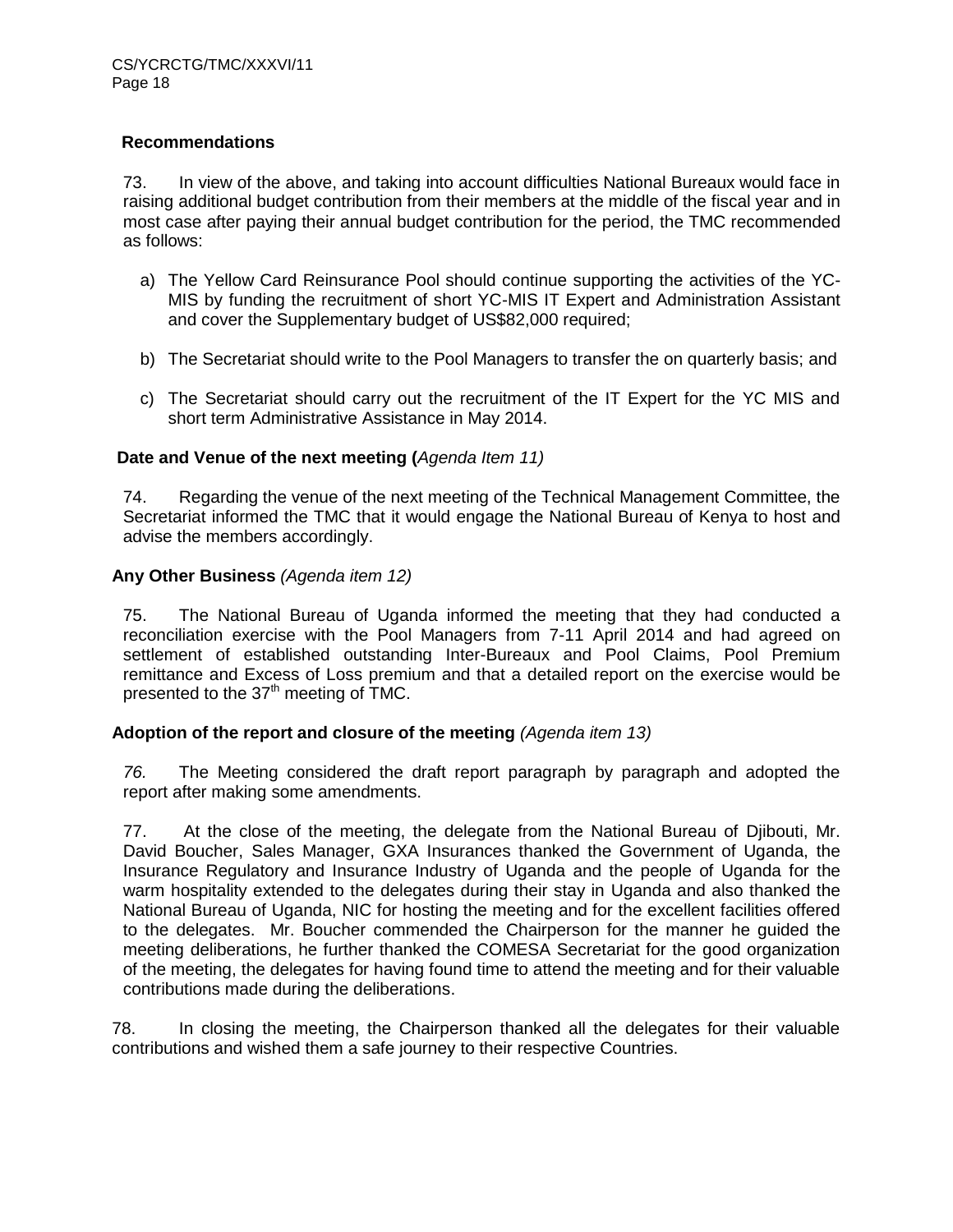**NNEX I**

# **LIST OF PARTICIPANTS LISTE DES PARTICIPANTS**

# **BURUNDI**

Mr Baregeranye Pierre Claver, Directeur Technique Non Vie, BP 2440, Tél : +257 22209000, +257 77787500, Fax: +257 22226803, E-mail: [pcbaregeranye@yahoo.fr](mailto:pcbaregeranye@yahoo.fr), [socabu@socabu-assurances.com](mailto:socabu@socabu-assurances.com)

# **REPUBLIQUE OF DJIBOUTI/REPUBLIQUE DE DJIBOUTI**

Mr David Boucher, Sales Manager, GXA Insurances, Tél: +253 77860636, Fax: +253 21353056, E-mail: [boucherd@intnet.dj](mailto:boucherd@intnet.dj)

# **KENYA**

Mr Robert Simiyu Namunane, Underwriter Reinsurance Department, Kenya Reinsurance Corporation Ltd, P O Box 30271 00100 Nairobi, Kenya, 15<sup>th</sup> Floor, Reinsurance Plaza, Taifa Road, Aga Khan Walk, Nairobi, Tel : +254 20 2202283, +254 703 083283, Fax: (254 2) 2252106, 340486, 2251887, 2223944, 340967, Email: namunane[@kenyare.co.ke](mailto:m@kenyare.co.ke);

## **UGANDA/OUGANDA**

Mr Bayo Folayan, Managing Director, National Insurance Corporation Ltd, P O Box 7134 Kampala, Tel: +256 772 728555, Fax: +256 414 259925, E-mail: [bfolayan@nic.co.ug](mailto:bfolayan@nic.co.ug); [mdnic@nic.co.ug](mailto:mdnic@nic.co.ug)

Mrs Florence Obore, Chief Manager Technical, National Insurance Corporation Ltd, P O Box 7134 Kampala, Tel: +256 752 302022, Fax: +256 414 259925, E-mail: [fobore@nic.co.ug](mailto:fobore@nic.co.ug)

Mr George Steven Okotha, Director Operations, Insurance Regulatory Authority, P O Box 22855, Kampala, Tel: +256 346712, E-mail: [gsokotha@yahoo.com](mailto:gsokotha@yahoo.com)

Ms Stella Ajilong, underwriting Manager, National Insurance Corporation Ltd, P O Box 7134 Kampala, Tel: +256 702 848278, Fax: +256 414 259925, E-mail: [sajilong@nic.co.ug](mailto:sajilong@nic.co.ug)

#### **ZIMBABWE**

Mr Stephen Henry Michael Bonney, 4 Josiah Tongogara Ave, Harare, Tel: +263 2933655/6, E-mail: [icz@icz.co.zw](mailto:icz@icz.co.zw)